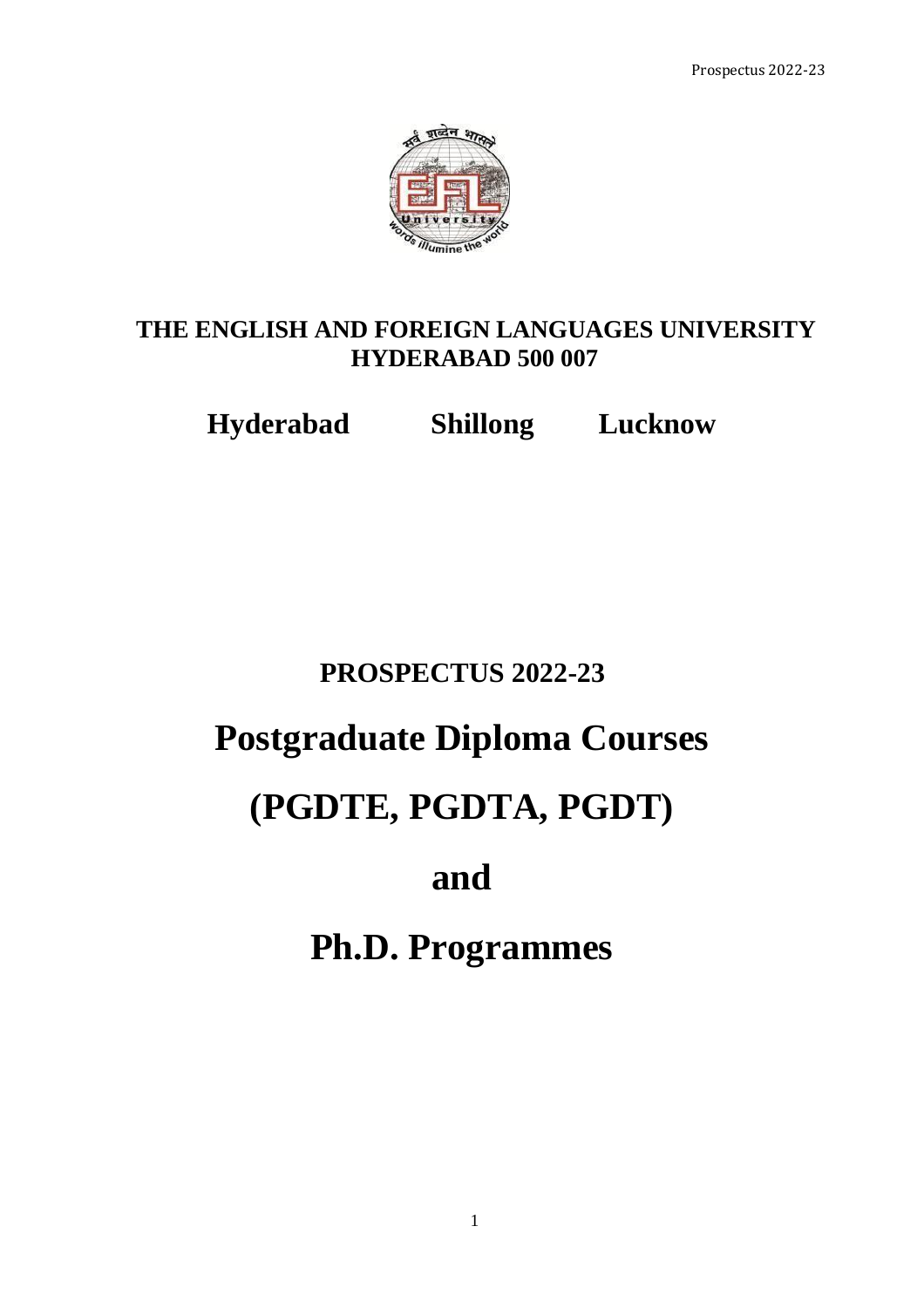

### **THE ENGLISH AND FOREIGN LANGUAGES UNIVERSITY HYDERABAD 500 007**

# **Hyderabad Shillong Lucknow**

## **PROSPECTUS 2022-23**

# **Postgraduate Diploma Courses (PGDTE, PGDTA, PGDT) and Ph.D. Programmes**

### **The last date for the receipt of applications for all courses/ programmes is 18 May 2022.**

**For queries about admissions, please contact:** 

**Information Centre, The English and Foreign Languages University, Tarnaka, Hyderabad 500 007 Phone: 040- 27689733/ 27689647 / 27689447 Contact hours: 10:00 am and 5:00 pm; Monday to Friday Email: admission@efluniversity.ac.in** 

### **DISCLAIMER**

**The information in this Prospectus is intended as a ready guide for the candidates and does not constitute a legal document. While all efforts have been made to make the information available here as authentic as possible, we are not responsible for any inadvertent error or inaccuracy that may have crept in**.

**All disputes relating to entrance tests/admissions/allotment of students to various courses/programmes, examinations, conferment of degrees, etc., in pursuance of the Prospectus, shall be subject to the exclusive jurisdiction of the Courts in Hyderabad, Telangana State.**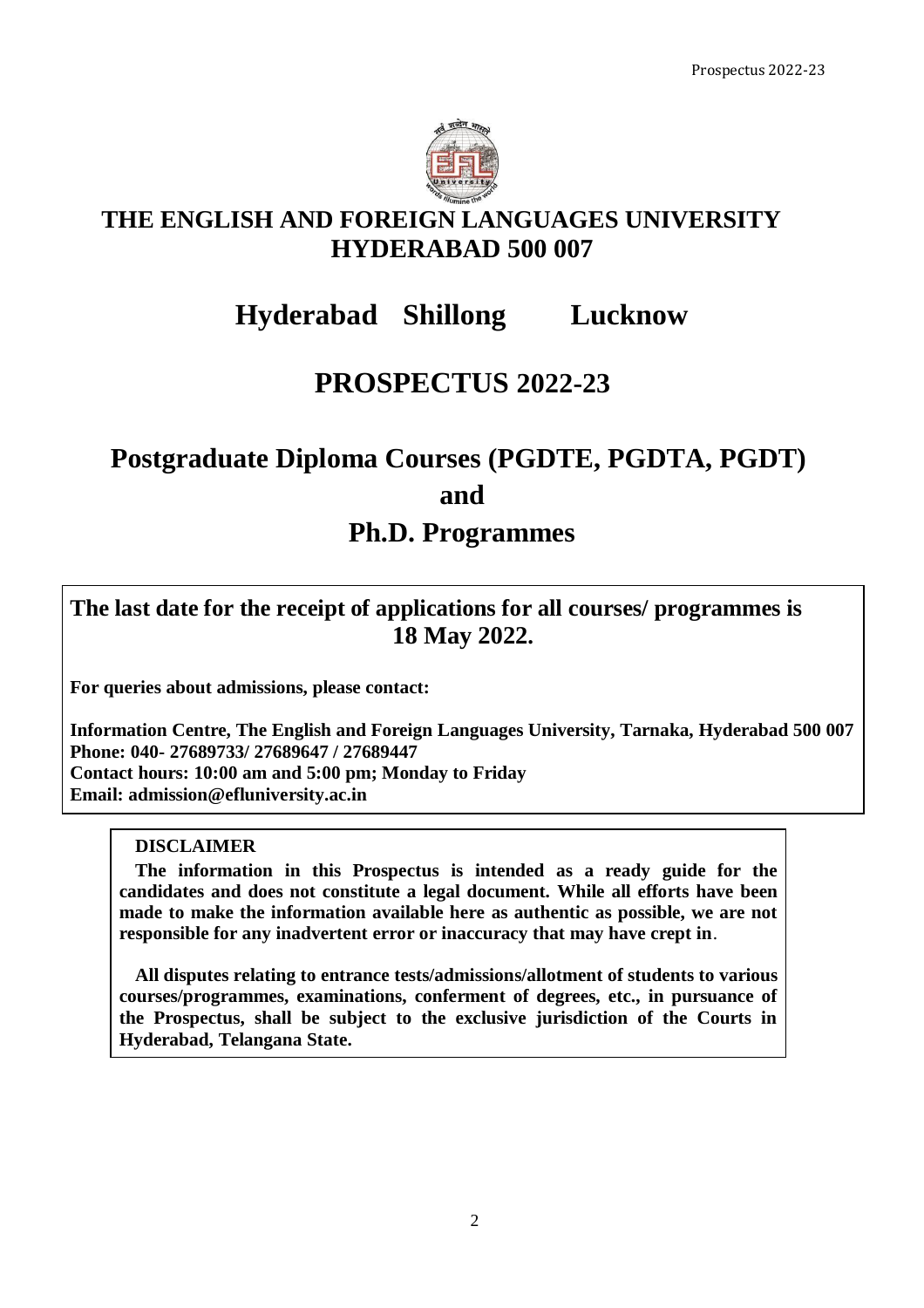## **Schools and Departments**

### **There are seven Schools in the EFL University. Each School is further divided into Departments.**

| <b>School of English Language</b><br><b>Education</b><br>Department of<br>• English as Second Language Studies<br>• Materials Development, Testing and<br>Evaluation<br>• Training and Development<br>• Education | <b>School of Arab and Asian Studies</b><br>Department of<br><b>Arab Studies</b><br><b>Asian Languages</b>                                                      |  |
|-------------------------------------------------------------------------------------------------------------------------------------------------------------------------------------------------------------------|----------------------------------------------------------------------------------------------------------------------------------------------------------------|--|
| <b>School of Language Sciences</b>                                                                                                                                                                                | <b>School of European Languages</b>                                                                                                                            |  |
| Department of<br>Phonetics and Spoken English<br>$\bullet$<br>Linguistics<br>and<br>Contemporary<br>$\bullet$<br>English<br><b>Computational Linguistics</b>                                                      | Department of<br><b>Germanic Studies</b><br>French and Francophone Studies<br>$\bullet$<br>Hispanic and Italian Studies<br>$\bullet$<br><b>Russian Studies</b> |  |
| <b>School of Literary Studies</b>                                                                                                                                                                                 | <b>School of Interdisciplinary Studies</b>                                                                                                                     |  |
| Department of<br><b>English Literature</b><br>$\bullet$<br>Indian and World Literatures<br>Comparative Literature and<br>$\bullet$<br><b>India Studies</b><br>Hindi<br><b>Translation Studies</b>                 | Department of<br>Aesthetics and Philosophy<br><b>Cultural Studies</b><br>Communication<br><b>Film Studies</b><br><b>Social Exclusion Studies</b>               |  |
| <b>School of Distance Education</b><br>Department of                                                                                                                                                              |                                                                                                                                                                |  |

- English Language Teaching
- Linguistics and Phonetics
- Literatures in English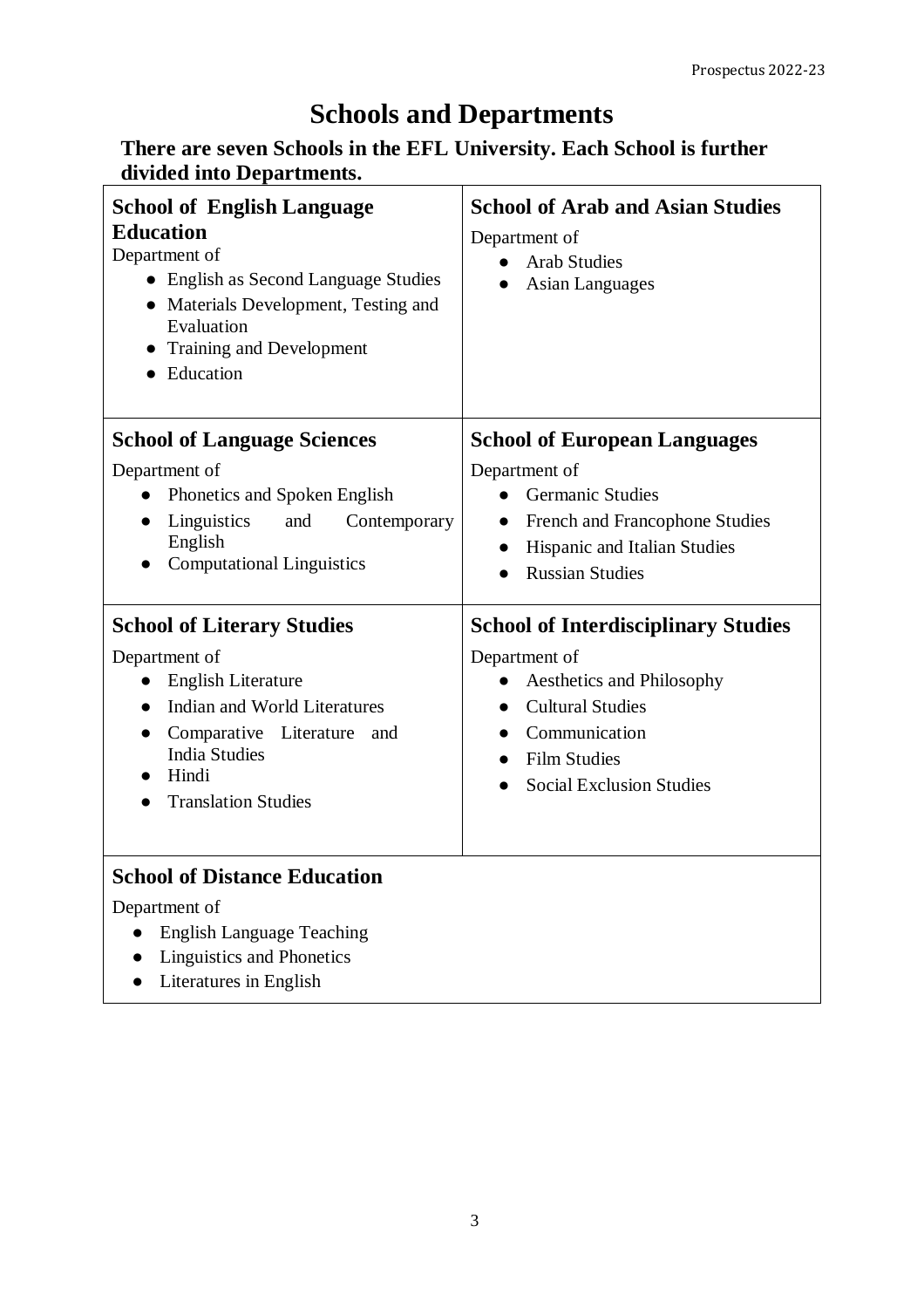## **Entrance Date, Test Cities, and Fee Details**

### **Date of Entrance Tests**

### **Entrance Tests for Postgraduate Diploma Courses, and Ph.D. Programmes: 4 June 2022**

| Ahmedabad           | Chennai   | Kanpur    | Navi Mumbai | Sagar      |
|---------------------|-----------|-----------|-------------|------------|
| Allahabad           | Delhi NCR | Kolkata   | Nagpur      | Vijayawada |
| Anand               | Guwahati  | Kollam    | Patna       |            |
| Alappuzha           | Hyderabad | Lucknow   | Pune        |            |
| Bengaluru           | Jaipur    | Mangalore | Ranchi      |            |
| <b>Bhubaneshwar</b> | Jammu     | Mohali    | Shillong    |            |

### **Entrance Test Cities\***

*\*Applicants are required to indicate three different cities in order of preference from the above list. They will be allotted the test city by the computer system, based on the availability of slots on a first-come-firstserved basis. The test city once allotted cannot be changed under any circumstances***.**

### **Entrance Test Fee per Course/ Programme**

| Category                                     | Fee              |
|----------------------------------------------|------------------|
| <b>General/OBC</b> candidates                | <b>Rs. 500/-</b> |
| <b>SC/ST/Differently-abled</b><br>candidates | Rs. 250/-        |

**Note: Entrance test fee, once paid, is non-refundable. Payment gateway charges are applicable and are to be borne by the applicants. Payment gateway charges may vary from bank to bank.**

**Please note that a candidate can apply for a maximum of two courses/ programmes. The combination can be one course and one programme, or two courses, or two programmes.**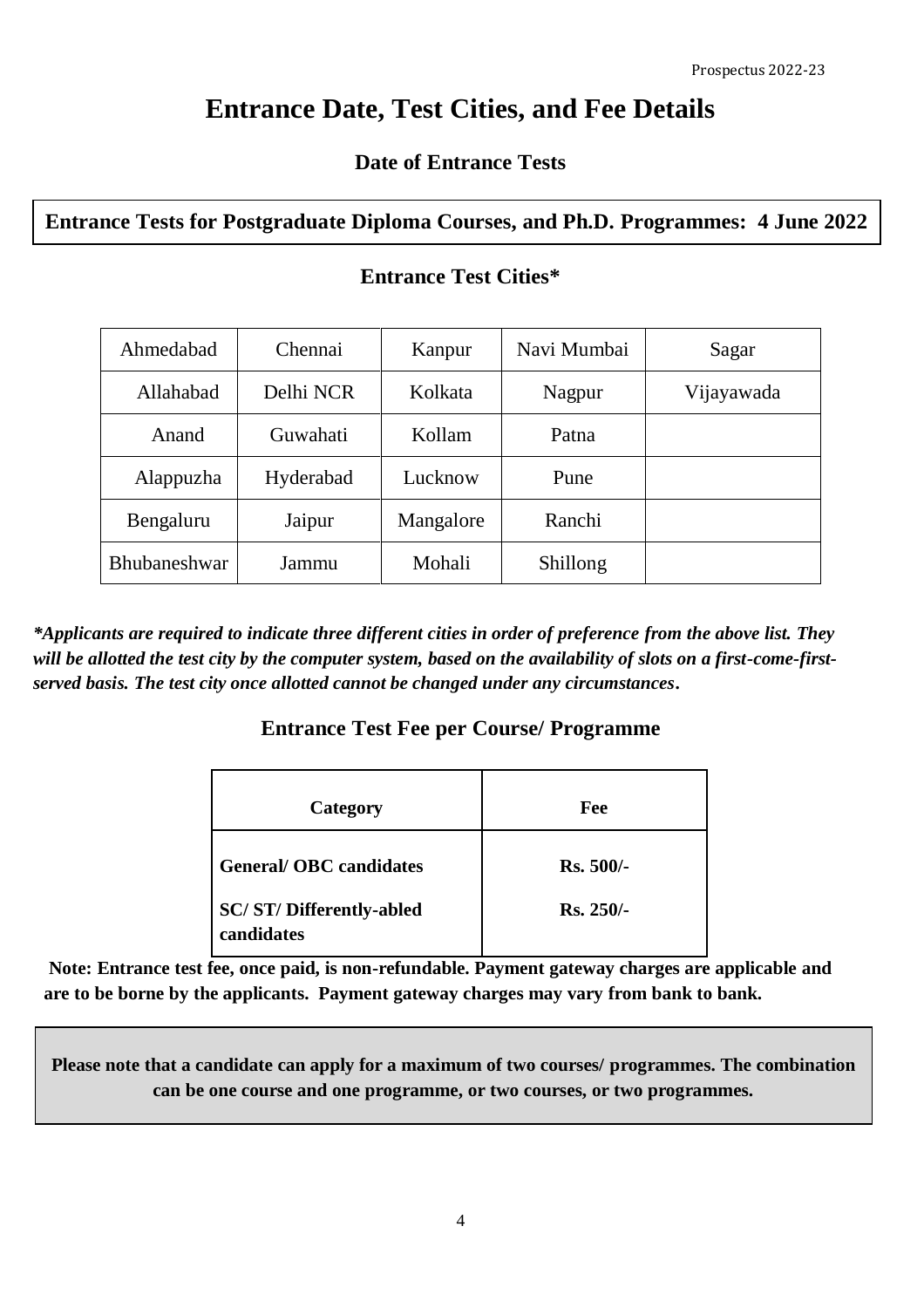### **Courses and Programmes**

| Courses                                                                                                           | <b>Programmes</b> |
|-------------------------------------------------------------------------------------------------------------------|-------------------|
| Postgraduate Diploma in the Teaching of English (PGDTE)<br>Postgraduate Diploma in the Teaching of Arabic (PGDTA) | Ph.D.             |
| <b>Postgraduate Diploma in Translation (PGDT)</b>                                                                 |                   |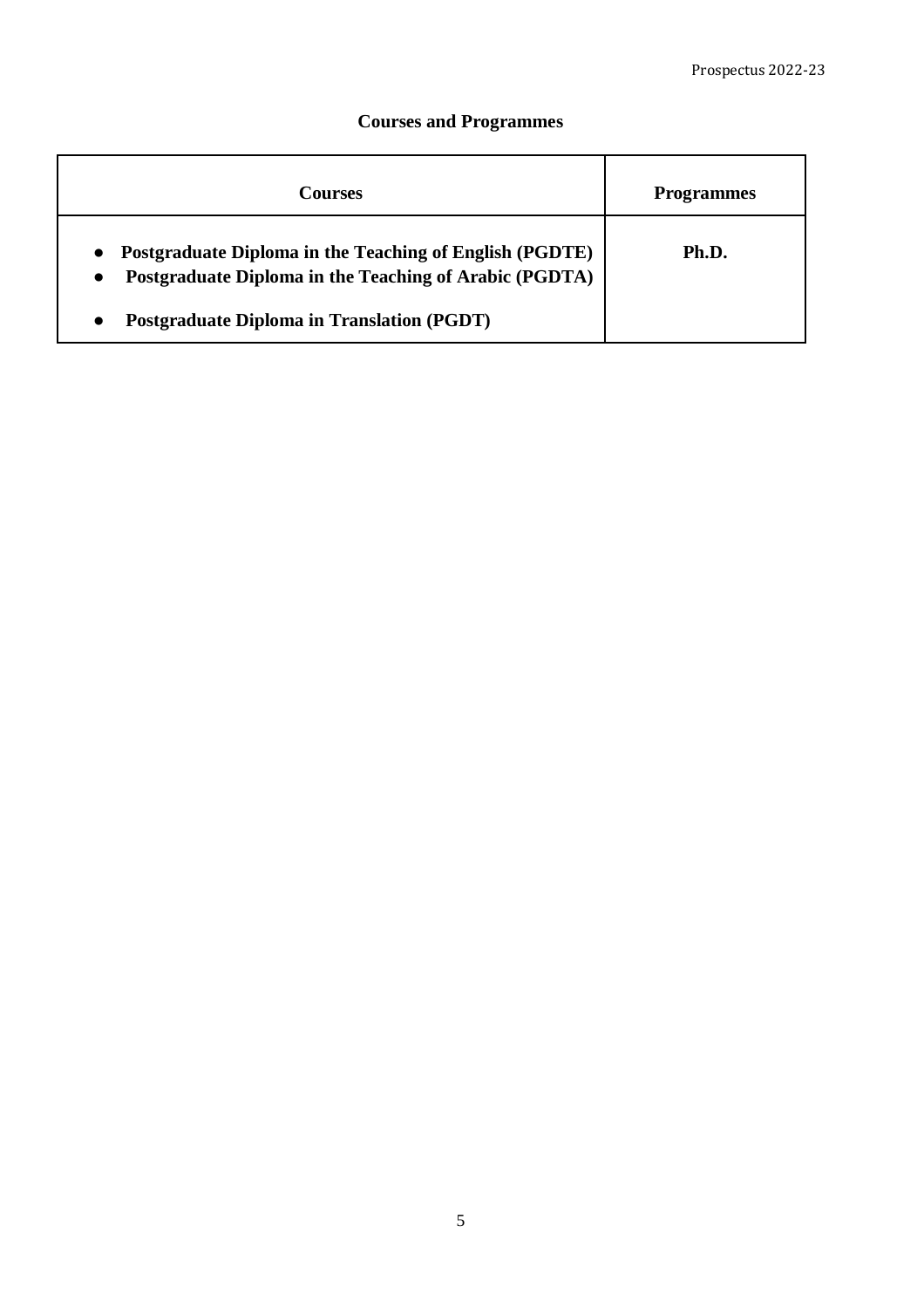### **A Note on Admission to Courses and Programmes**

- 1. All courses and programmes are **full-time**.
- 2. A candidate can apply for a maximum of two courses/ programmes. However, a candidate **cannot apply for the same course/programme at two campuses**.
- 3. It is the responsibility of the candidates to ensure that they satisfy the eligibility requirements before applying for a course/ programme..Candidates appearing for an examination, or awaiting results, are allowed to write the entrance test. In case they are shortlisted, provisional admission to the course/ programme is subject to their meeting the eligibility criteria and submission of relevant documents.
- 4. Issue of Hall Ticket and appearance at the entrance test do not automatically make the candidate eligible for admission to the University. The University reserves the right to cancel the admission of a candidate at any stage of the admission process or after admission if he/ she does not meet the eligibility requirements.
- **5. Please note that transfer from one Campus to another is not permitted.**
- 6. The cut-off percentage of marks for admission to the Postgraduate Diploma courses is as follows:

| • Unreserved category : | 50% |
|-------------------------|-----|
| • OBC category:         | 45% |
|                         |     |

- SC/ST/ Differently-abled category : 30%
- 7. The cut-off percentage of marks for admission to all doctoral programmes, as per UGC  $(1<sup>st</sup> A mendment)$  Regulations, 2018, is as follows:
	- Unreserved/ OBC (creamy layer) category : 50%
	- OBC (non-creamy layer)/ SC/ ST/ Differently-abled category : 45%

**Please note that the cut-off percentage of marks has to be obtained in the objective test, and the interview (where applicable), as well as in the aggregate score, in order to be eligible for being considered/ shortlisted for provisional admission to a programme. Admission is based on the order of merit.**

#### **NOTE**

The rule of reservation in respect of Economically Weaker Sections (EWSs) will be in accordance with circulars and guidelines issued by GOI, MHRD, and UGC in this regard from time to time.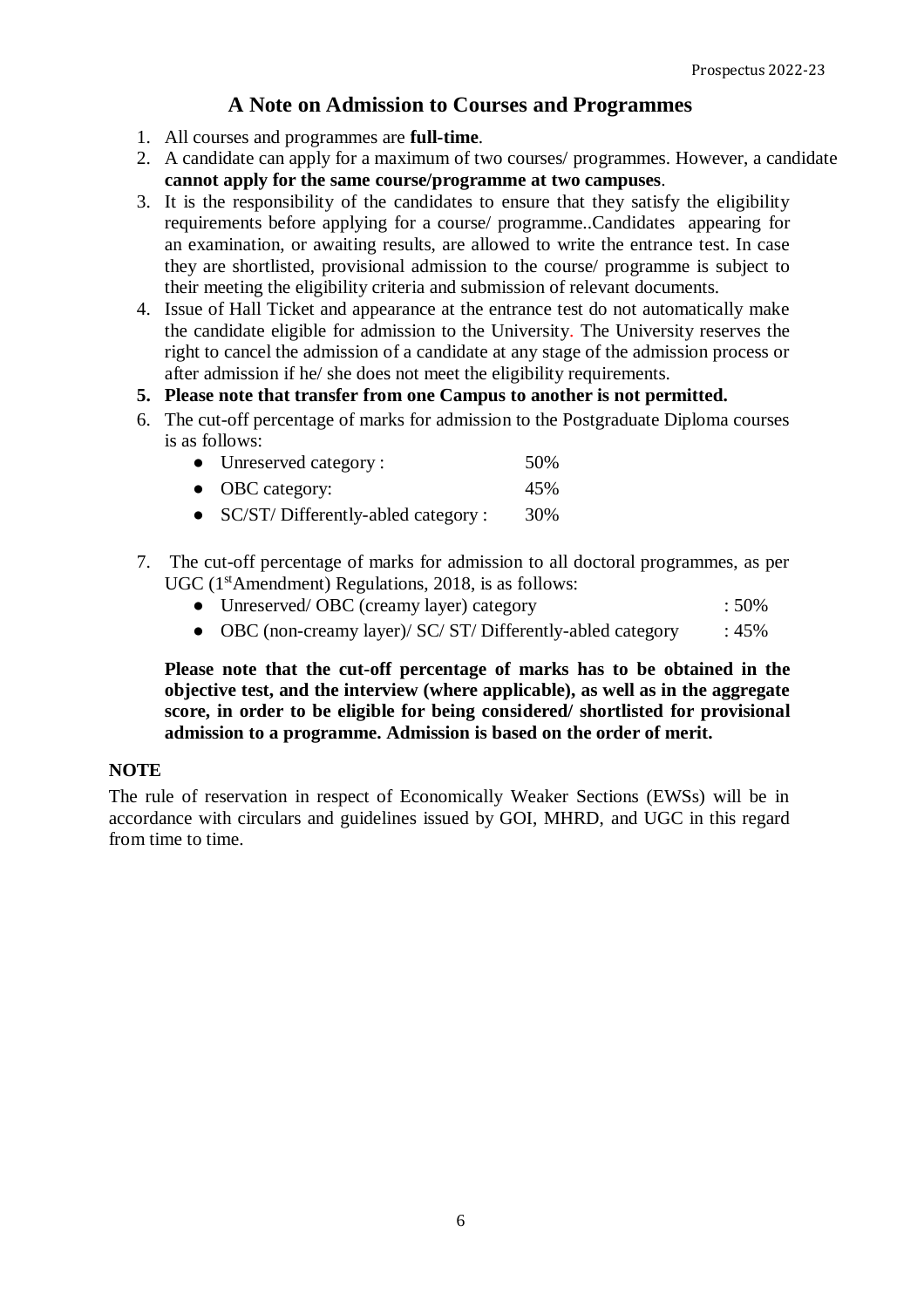Prospectus 2022-23

# **Schedule of the Entrance Tests**

### **Date of test: 4 June 2022 (Saturday)**

| <b>Morning Session</b>                                                                                                                                                                                                                                                                                                                                                                                                                                                                                                                                | <b>Afternoon Session</b>                                                                                                                                                                                                                                                                                                                                                                                |
|-------------------------------------------------------------------------------------------------------------------------------------------------------------------------------------------------------------------------------------------------------------------------------------------------------------------------------------------------------------------------------------------------------------------------------------------------------------------------------------------------------------------------------------------------------|---------------------------------------------------------------------------------------------------------------------------------------------------------------------------------------------------------------------------------------------------------------------------------------------------------------------------------------------------------------------------------------------------------|
| 9 a.m. to 11 a.m., OR 9 a.m. to 12 noon                                                                                                                                                                                                                                                                                                                                                                                                                                                                                                               | 2 p.m. to 4 p.m., OR 2 p.m. to 5 p.m.,                                                                                                                                                                                                                                                                                                                                                                  |
| 1. Ph.D. Aesthetics and Philosophy<br>2. Ph.D. Comparative Literature<br>3. Ph.D. Education<br>4. Ph.D. English Language<br><b>Education</b><br>5. Ph.D. English Literature<br>6. Ph.D. Film Studies and Visual<br><b>Culture</b><br>7. Ph.D. Cultural Studies<br>8. Ph.D. Indian and World<br><b>Literatures</b><br>9. Ph.D. Linguistics and Phonetics<br>10. Ph.D. Translation Studies<br>11. Ph.D. Social Exclusion Studies<br>12. Ph.D. Media and<br><b>Communication</b><br>13. Postgraduate Diploma in the<br><b>Teaching of Arabic (PGDTA)</b> | 1. Ph.D. Arabic Language and<br><b>Literature</b><br>2. Ph.D. French Language and<br>Literature<br>3. Ph.D. German Language and<br>Literature<br>4. Ph.D. Russian Language and<br><b>Literature</b><br>5. Ph.D. Spanish Language and<br><b>Literature</b><br>6. Ph.D. Hindi<br>7. Postgraduate Diploma in the<br><b>Teaching of English (PGDTE)</b><br>8. Postgraduate Diploma in Translation<br>(PGDT) |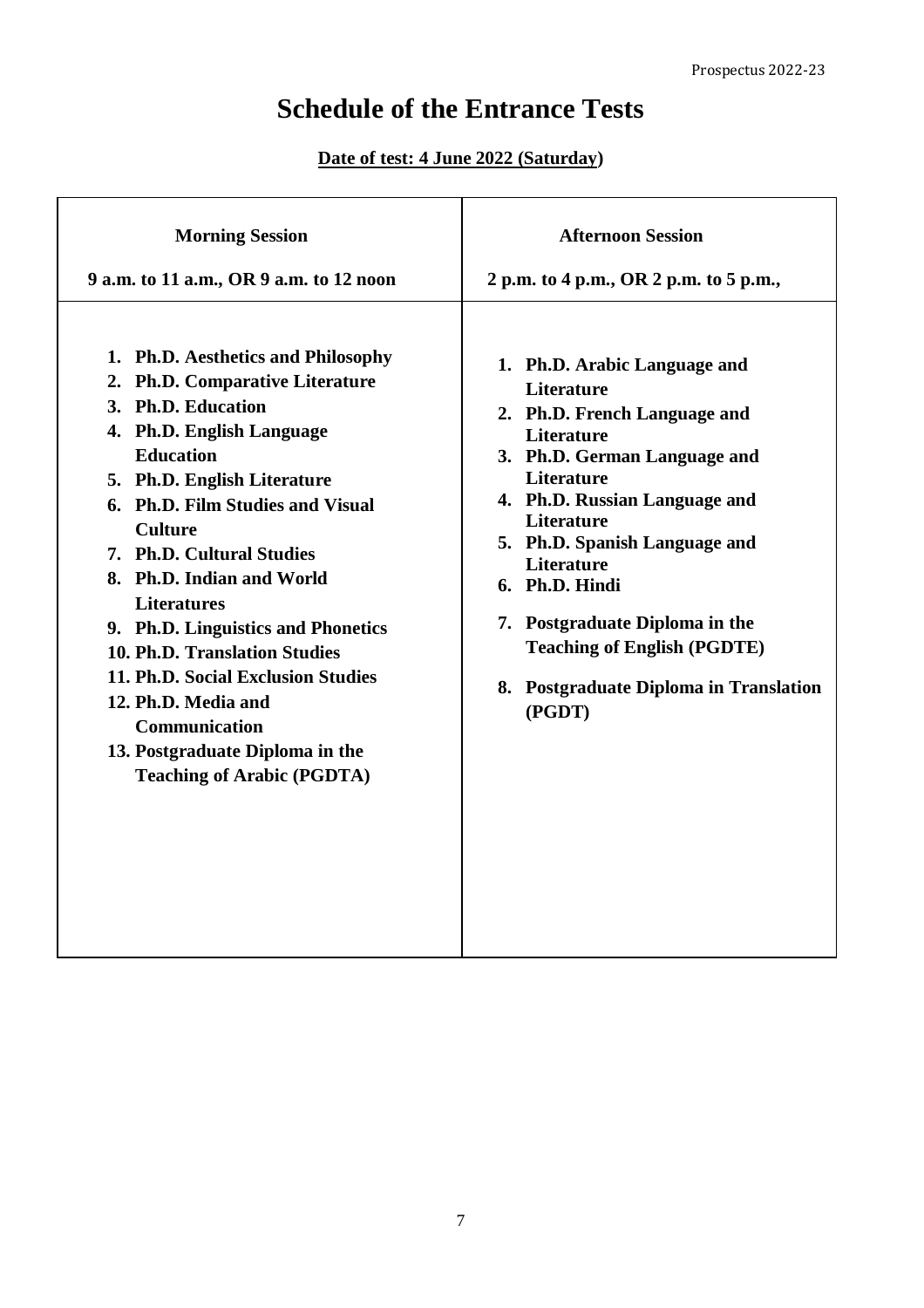# **The Organization of Entrance Tests**

**The entrance tests for Postgraduate Diploma courses, and Ph.D. programmes will be held on 4 June 2022 (Saturday) in two sessions.** 

**Tests scheduled in the morning session (Shift 1) of 4 June 2022**

|    | <b>Morning Session (Shift 1)</b>                           |  |
|----|------------------------------------------------------------|--|
|    | 9 a.m. to 11 a.m., OR 9 a.m. to 12 noon                    |  |
|    | 1. Ph.D. Aesthetics and Philosophy                         |  |
|    | 2. Ph.D. Comparative Literature                            |  |
|    | 3. Ph.D. Education                                         |  |
| 4. | <b>Ph.D. English Language Education</b>                    |  |
| 5. | <b>Ph.D. English Literature</b>                            |  |
| 6. | <b>Ph.D. Film Studies and Visual Culture</b>               |  |
|    | 7. Ph.D. Cultural Studies                                  |  |
|    | 8. Ph.D. Indian and World Literatures                      |  |
|    | 9. Ph.D. Linguistics and Phonetics                         |  |
|    | 10. Ph.D. Translation Studies                              |  |
|    | 11. Ph.D. Social Exclusion Studies                         |  |
|    | 12. Ph.D. Media and Communication                          |  |
|    | 13. Postgraduate Diploma in the Teaching of Arabic (PGDTA) |  |

**In the morning session** (Shift 1) **the candidates can select**

- **1. a maximum of TWO Ph.D. programmes from the list of PhD programmes. Then, the entrance test will be held from 9 am to 12 pm, as the proficiency test is common for both the programmes.**
- **2. one PhD programme only. Then, the entrance test will be held from 9 to 11 am.**
- **3. one PhD programme in the morning session (9 am to 11 am) and one course (PGDTE or PGDT) in the afternoon session (2 pm to 4 pm).**
- **4. PGDTA, in which case, the entrance test will be held from 9 am to 11 am.**
- **5. PGDTA in the morning session (9 am to 11 am) and Ph.D. Arabic Language and Literature in the afternoon session (2 pm to 4 pm)**

**Please note that candidates CANNOT combine PhD programme(s) with PGDTA in the morning session** (Shift 1)**).**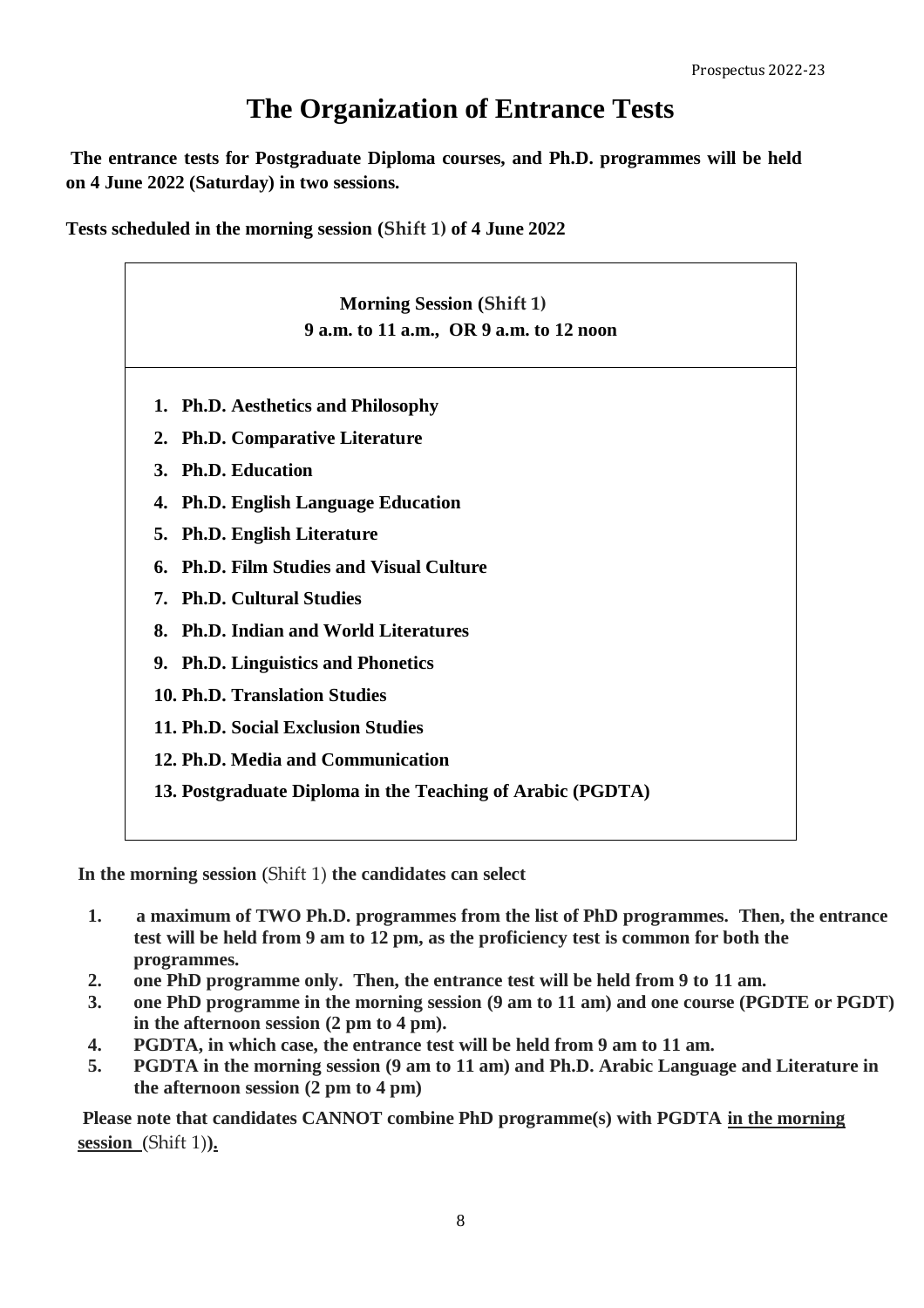#### **Tests scheduled in the afternoon session (Shift 2) of 4 June 2022**

| <b>Afternoon Session (Shift 2)</b> |                                                            |  |  |
|------------------------------------|------------------------------------------------------------|--|--|
|                                    | 2 p.m. to 4 p.m., OR 2 p.m. to 5 p.m.,                     |  |  |
|                                    | 1. Ph.D. Arabic Language and Literature                    |  |  |
|                                    | 2. Ph.D. French Language and Literature                    |  |  |
|                                    | 3. Ph.D. German Language and Literature                    |  |  |
|                                    | 4. Ph.D. Russian Language and Literature                   |  |  |
|                                    | 5. Ph.D. Spanish Language and Literature                   |  |  |
|                                    | 6. Ph.D. Hindi                                             |  |  |
|                                    | 7. Postgraduate Diploma in the Teaching of English (PGDTE) |  |  |
|                                    | 8. Postgraduate Diploma in Translation (PGDT)              |  |  |

**In the afternoon session** (Shift 2) **the candidates can select**

- **1. one programme from the Ph.D. programmes listed. The entrance test will be held from 2 to 4 pm.**
- **2. either PGDTE or PGDT, in which case, the entrance test will be held from 2 to 4 pm.**
- **3. both PGDTE and PGDT, in which case, the entrance test will be held from 2 to 5 pm, as these courses share a common proficiency component.**

**Please note that candidates CANNOT select one PhD programme and one PG Diploma course in the afternoon session** (Shift 2)

#### **Important Note**

**A candidate can apply for a maximum of two courses/ programmes.** The combination can be one course and one programme, or two courses, or two programmes.

**If a candidate is provisionally selected in both the courses that he/ she has applied for, provisional admission will be offered in the course in which the candidate scores higher marks in the entrance test.**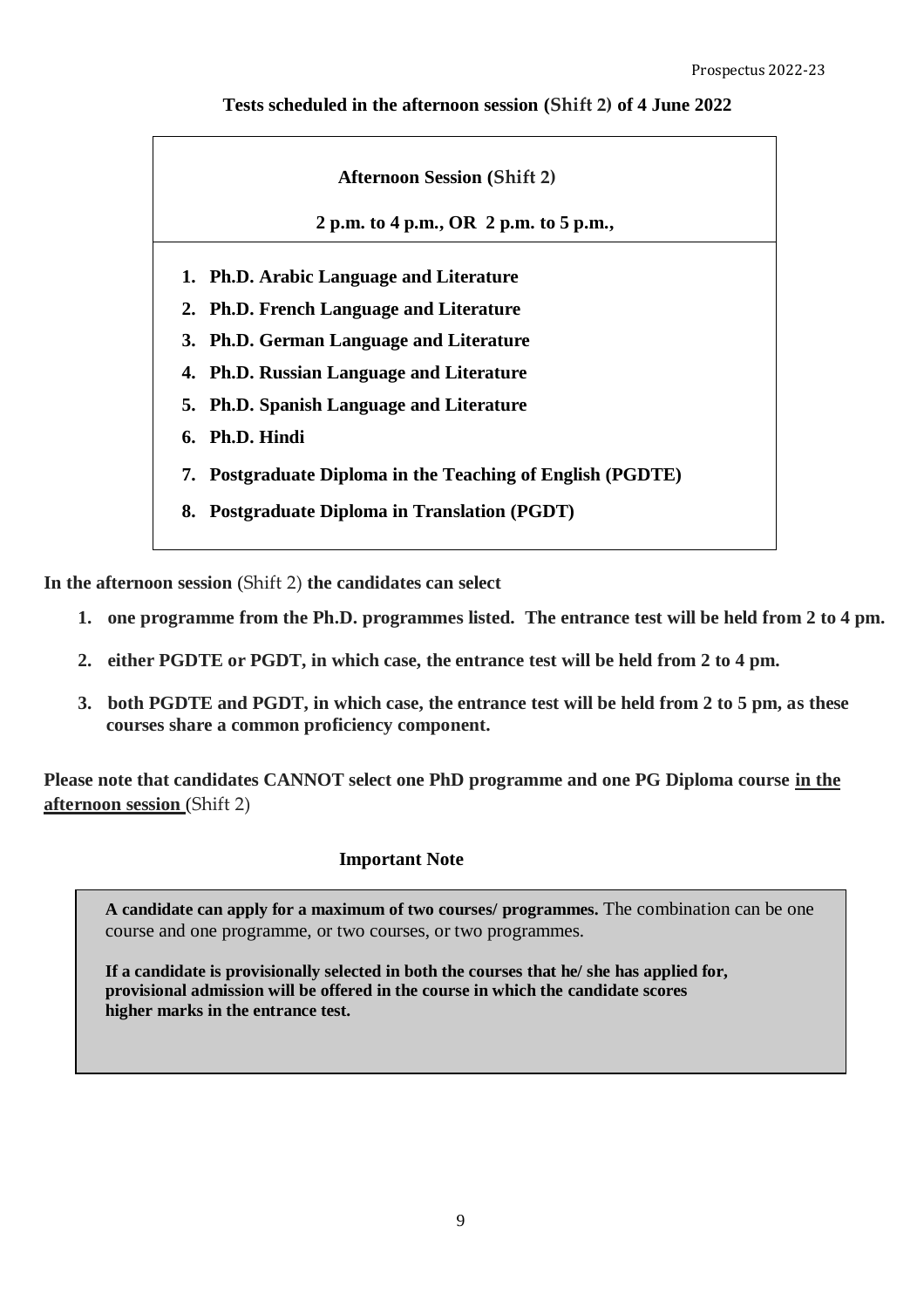# **Postgraduate Diploma Courses**

The following Postgraduate Diploma Courses are offered by the EFL University:

| Sl. No. | Course                                                                | <b>Subject</b> | <b>Intake</b> | <b>Place</b>         | <b>Eligibility</b>                                                                                                                                                                                                                                                                                                                                                                                                                                                                                                         |
|---------|-----------------------------------------------------------------------|----------------|---------------|----------------------|----------------------------------------------------------------------------------------------------------------------------------------------------------------------------------------------------------------------------------------------------------------------------------------------------------------------------------------------------------------------------------------------------------------------------------------------------------------------------------------------------------------------------|
| 1.      | Postgraduate Diploma English<br>in the Teaching of<br>English (PGDTE) |                | 40<br>20      | Hyderabad<br>Lucknow | M.A. in English/English Literature/<br>Linguistics/ TESL/ ELT with 55% marks<br>for general/OBC candidates, and 50%<br>marks for SC/ST/Differently-abled<br>category candidates<br>(The eligibility marks may be relaxed by<br>5% for sponsored candidates.)<br><b>OR</b><br>Pursuing any of the qualifying<br>programmes mentioned above (provided<br>the candidate will have passed the<br>examination by the time of the admission<br>and has scored the minimum eligibility<br>marks as mentioned above)               |
| 2.      | Postgraduate Diploma Arabic<br>in the Teaching of<br>Arabic (PGDTA)   |                | 20            | Hyderabad            | Arabic/ Arabic Literature/<br>M.A.<br>in<br>Linguistics/ Teaching of Arabic with 55%<br>marks for general/OBC candidates, and<br>50% marks for SC/ST/Differently-abled<br>category candidates (The eligibility marks<br>may be relaxed by 5% for sponsored<br>candidates.)<br><b>OR</b><br>Pursuing any of the qualifying programmes<br>mentioned above (provided the candidate<br>will have passed the examination by the<br>time of the admission and has scored the<br>minimum eligibility marks as mentioned<br>above) |
| 3.      | Postgraduate<br>Diploma in<br>Translation (PGDT)                      | English        | 20            | Hyderabad            | M.A. English with 55% marks for general/<br>OBC (creamy-layer) candidates, and 50%<br>marks for SC/ST/OBC (non-creamy<br>layer)/ Differently abled candidates;<br>Proficiency (Reading and Writing) in any<br>Indian or a foreign language.<br><b>OR</b><br>Pursuing any of the qualifying programmes<br>mentioned above (provided the candidate<br>will have passed the examination by the<br>time of the admission and has scored the<br>minimum eligibility marks as mentioned<br>above)                                |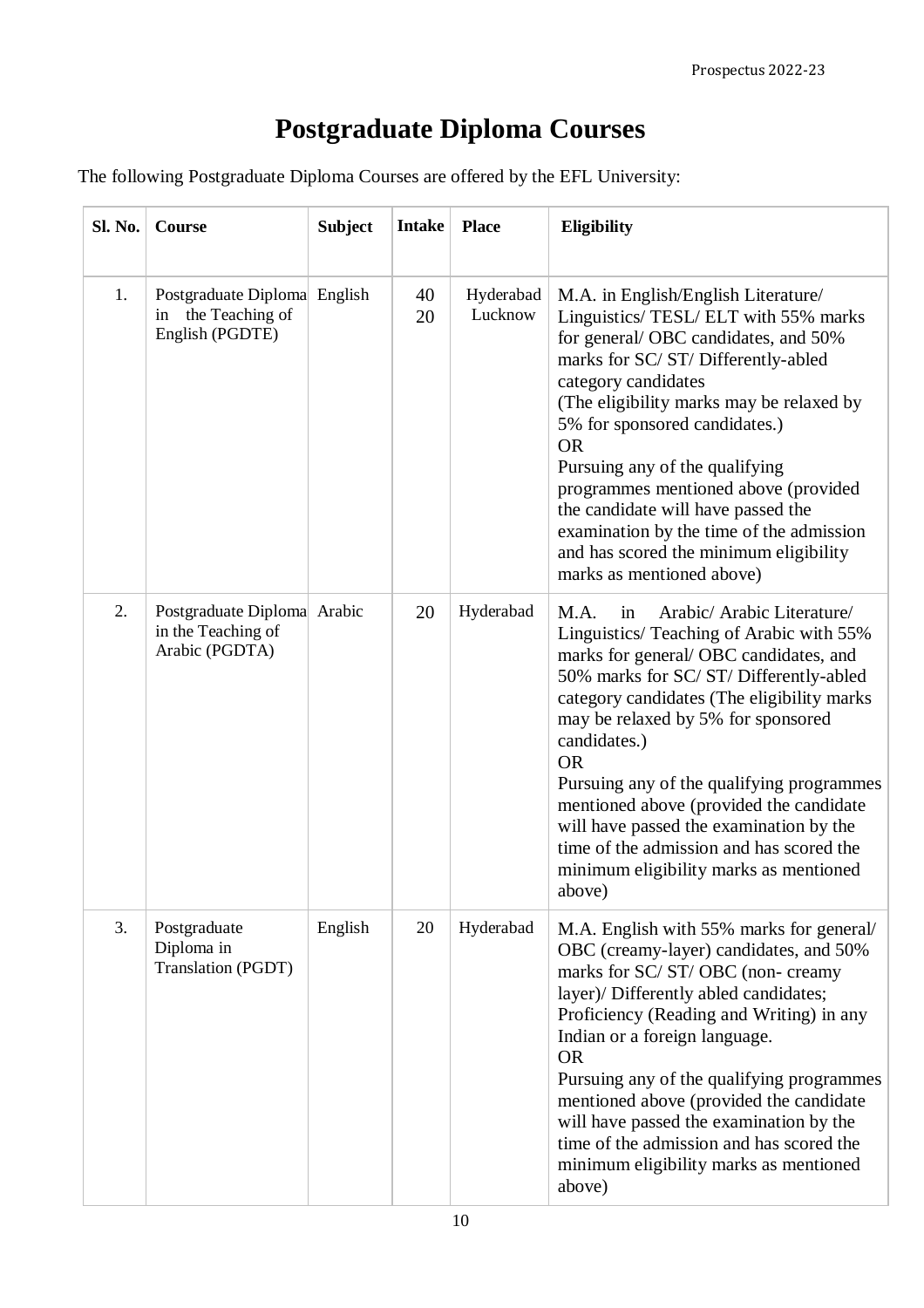# **Ph.D. Programmes**

The following Ph.D. programmes are offered by the EFL University:

| Sl. No. | <b>Programme</b> | <b>Subject</b>                    |                                        | <b>Place</b>                           |
|---------|------------------|-----------------------------------|----------------------------------------|----------------------------------------|
| 1.      | Ph.D.            | Linguistics and Phonetics         | 17<br>$\overline{4}$<br>$\overline{4}$ | Hyderabad,<br>Lucknow, and<br>Shillong |
| 2.      | Ph.D.            | <b>English Language Education</b> | 13<br>$\mathbf{1}$<br>$\overline{2}$   | Hyderabad,<br>Lucknow, and<br>Shillong |
| 3.      | Ph.D.            | Education                         | $\overline{4}$                         | Hyderabad                              |
| 4.      | Ph.D.            | Hindi                             | 3                                      | Hyderabad                              |
| 5.      | Ph.D.            | Indian and World Literatures      | 5                                      | Hyderabad                              |
| 6.      | Ph.D.            | <b>English Literature</b>         | 17<br>6<br>$\mathbf{1}$                | Hyderabad,<br>Lucknow, and<br>Shillong |
| 7.      | Ph.D.            | Comparative Literature            | $\overline{2}$                         | Hyderabad                              |
| 8.      | Ph.D.            | <b>Translation Studies</b>        | 7                                      | Hyderabad                              |
| 9.      | Ph.D.            | <b>Cultural Studies</b>           | 3                                      | Hyderabad                              |
| 10.     | Ph.D.            | Aesthetics and Philosophy         | $\overline{2}$                         | Hyderabad                              |
| 11.     | Ph.D.            | Film Studies and Visual Culture   | 3                                      | Hyderabad                              |
| 12.     | Ph.D.            | <b>Social Exclusion Studies</b>   | $\overline{4}$                         | Hyderabad                              |
| 13.     | Ph.D.            | Media and Communication           | $8\,$                                  | Hyderabad                              |
| 14.     | Ph.D.            | Arabic Language and Literature    | $\mathbf{2}$                           | Hyderabad                              |
| 15.     | Ph.D.            | French Language and Literature    | 11                                     | Hyderabad                              |
| 16.     | Ph.D.            | Russian Language and Literature   | $\overline{4}$                         | Hyderabad                              |
| 17.     | Ph.D.            | German Language and Literature    | $\mathbf{1}$                           | Hyderabad                              |
| 18.     | Ph.D.            | Spanish Language and Literature   | 3                                      | Hyderabad                              |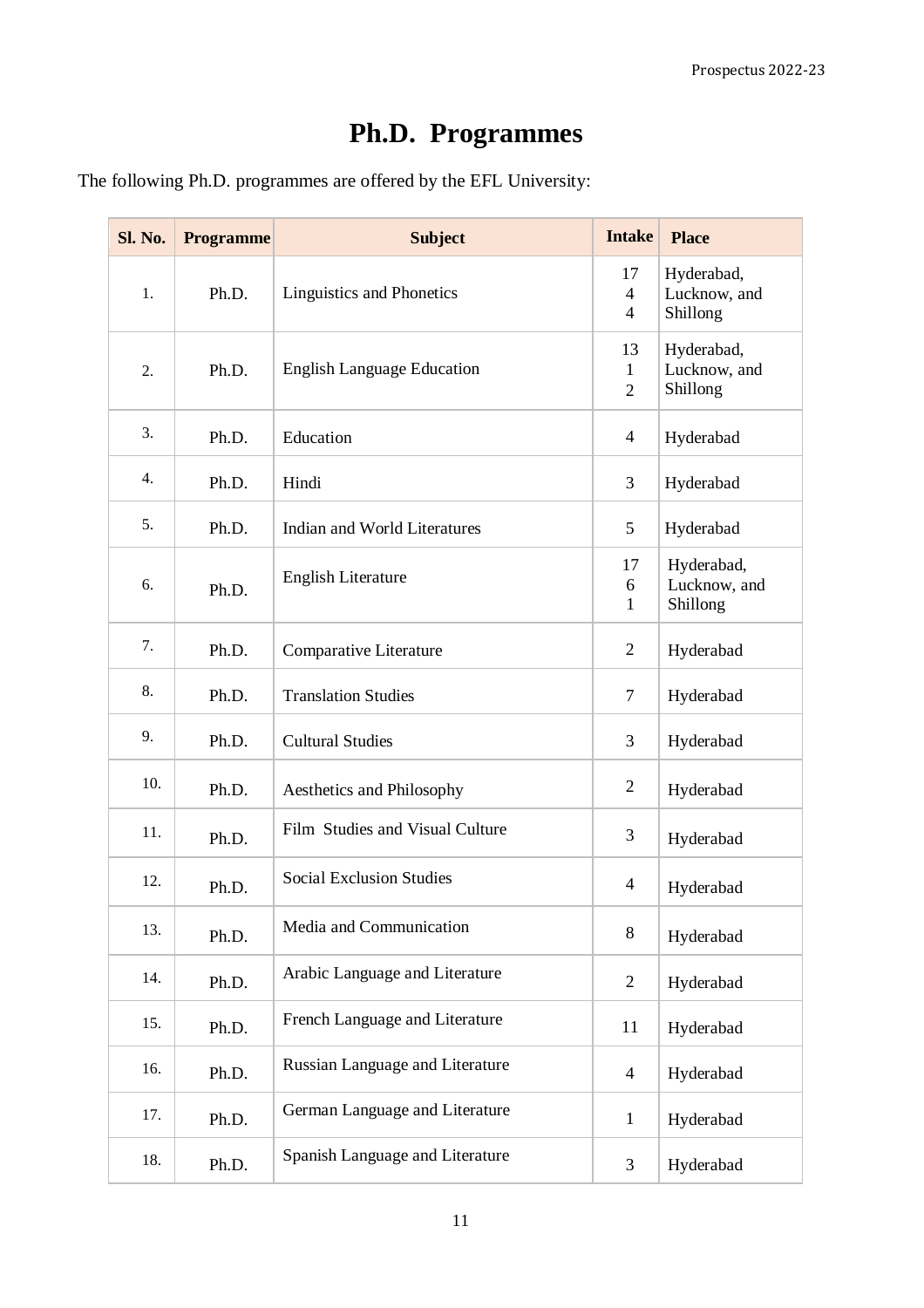| <b>SCHOOL OF LITERARY STUDIES</b> |                                             |                                          |                                |                                                                                                                                                                                                                                                                                                                                                                                                                                                                                                                           |  |
|-----------------------------------|---------------------------------------------|------------------------------------------|--------------------------------|---------------------------------------------------------------------------------------------------------------------------------------------------------------------------------------------------------------------------------------------------------------------------------------------------------------------------------------------------------------------------------------------------------------------------------------------------------------------------------------------------------------------------|--|
| SI.<br>No.                        | Programme                                   | <b>Place</b>                             | <b>Duration</b><br>(semesters) | <b>Eligibility</b>                                                                                                                                                                                                                                                                                                                                                                                                                                                                                                        |  |
| 1.                                | Ph.D.<br>English<br>Literature              | Hyderabad,<br>Shillong<br>and<br>Lucknow | 6                              | English with 55%<br>M.A.<br>marks<br>for<br>general/OBC (creamy-layer) candidates,<br>and 50% marks for SC/ST/OBC (non-<br>creamy layer)/ Differently-abled candidates<br><b>OR</b><br>M.Phil. English (Commonwealth<br>Literature/ English Literature)<br><b>OR</b><br>Pursuing any of the qualifying programmes<br>mentioned above (provided the candidate<br>will have passed the examination by the<br>time of the admission and has scored the<br>minimum eligibility marks as mentioned<br>above)                   |  |
| 2.                                | Ph.D.<br>Indian and<br>World<br>Literatures | Hyderabad                                | 6                              | M.A. English with 55% marks for general/<br>OBC (creamy-layer) candidates, and 50%<br>marks for SC/ ST/ OBC (non-creamy<br>layer)/ Differently-abled candidates<br><b>OR</b><br>M.Phil. English (Commonwealth<br>Literature/English Literature/Comparative<br>Literature)<br><b>OR</b><br>Pursuing any of the qualifying programmes<br>mentioned above (provided the candidate<br>will have passed the examination by the<br>time of the admission and has scored the<br>minimum eligibility marks as mentioned<br>above) |  |
| 3.                                | Ph.D.<br>Comparative<br>Literature          | Hyderabad                                | 6                              | M.A.<br>Comparative<br>Literature/<br>M.A.<br>English with 55% marks for general/OBC<br>(creamy-layer) candidates, and 50% marks<br>for SC/ ST/ OBC (non-creamy layer)/<br>Differently-abled candidates<br><b>OR</b><br>M.Phil. English (Commonwealth<br>Literature/English Literature/Comparative<br>Literature)<br><b>OR</b><br>Pursuing any of the qualifying programmes                                                                                                                                               |  |

# **Ph.D. Programmes - Eligibility Requirements**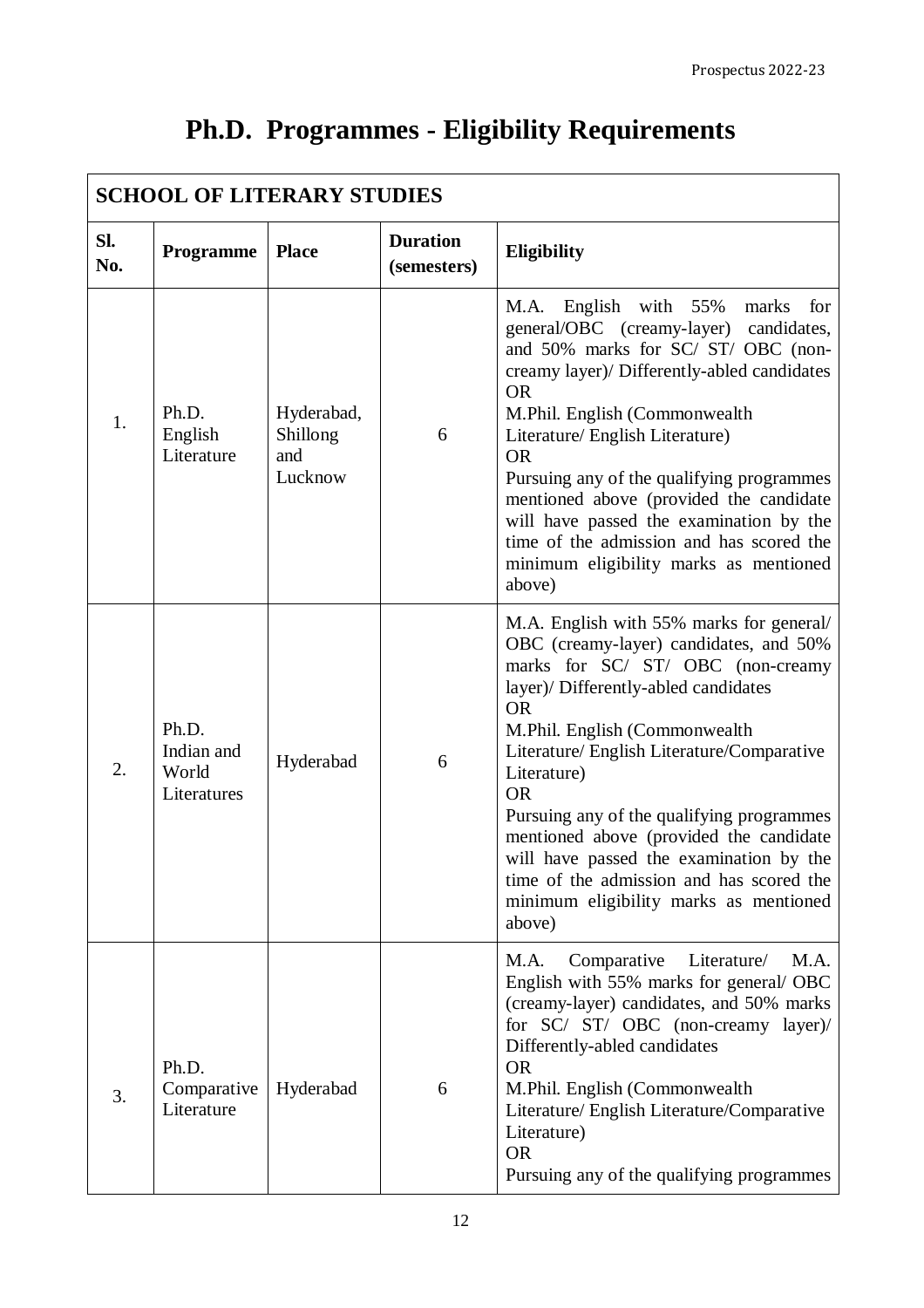|                  |                                        |           |   | mentioned above (provided the candidate<br>will have passed the examination by the<br>time of the admission and has scored the<br>minimum eligibility marks as mentioned<br>above)                                                                                                                                                                                                                                                                                                                    |
|------------------|----------------------------------------|-----------|---|-------------------------------------------------------------------------------------------------------------------------------------------------------------------------------------------------------------------------------------------------------------------------------------------------------------------------------------------------------------------------------------------------------------------------------------------------------------------------------------------------------|
| $\overline{4}$ . | Ph.D.<br>Translation<br><b>Studies</b> | Hyderabad | 6 | M.A. Translation Studies/ M.A. English<br>marks for general/ OBC<br>55%<br>with<br>(creamy-layer) candidates, and 50% marks<br>for SC/ ST/ OBC (non-creamy layer)/<br>Differently-abled candidates<br><b>OR</b><br>M.Phil. Translation Studies/ M.Phil.<br>English OR<br>Pursuing<br>the<br>qualifying<br>programme<br>mentioned above (provided the candidate<br>will have passed the examination by the<br>time of admission and has scored the<br>minimum eligibility marks as<br>mentioned above) |
| 5.               | Ph.D. Hindi Hyderabad                  |           | 6 | M.A. in Hindi with 55% marks for general/<br>(creamy-layer) candidates, and 50% marks<br>SC/<br>ST/<br><b>OBC</b><br>for<br>(non-creamy<br>layer)/Differently-abled candidates<br><b>OR</b><br>M.Phil.in Hindi<br><b>OR</b><br>Pursuing the qualifying programme<br>mentioned above (provided the candidate<br>will have passed the examination by the<br>time of admission and has scored the<br>minimum<br>eligibility<br>percentage<br>as<br>mentioned above)                                      |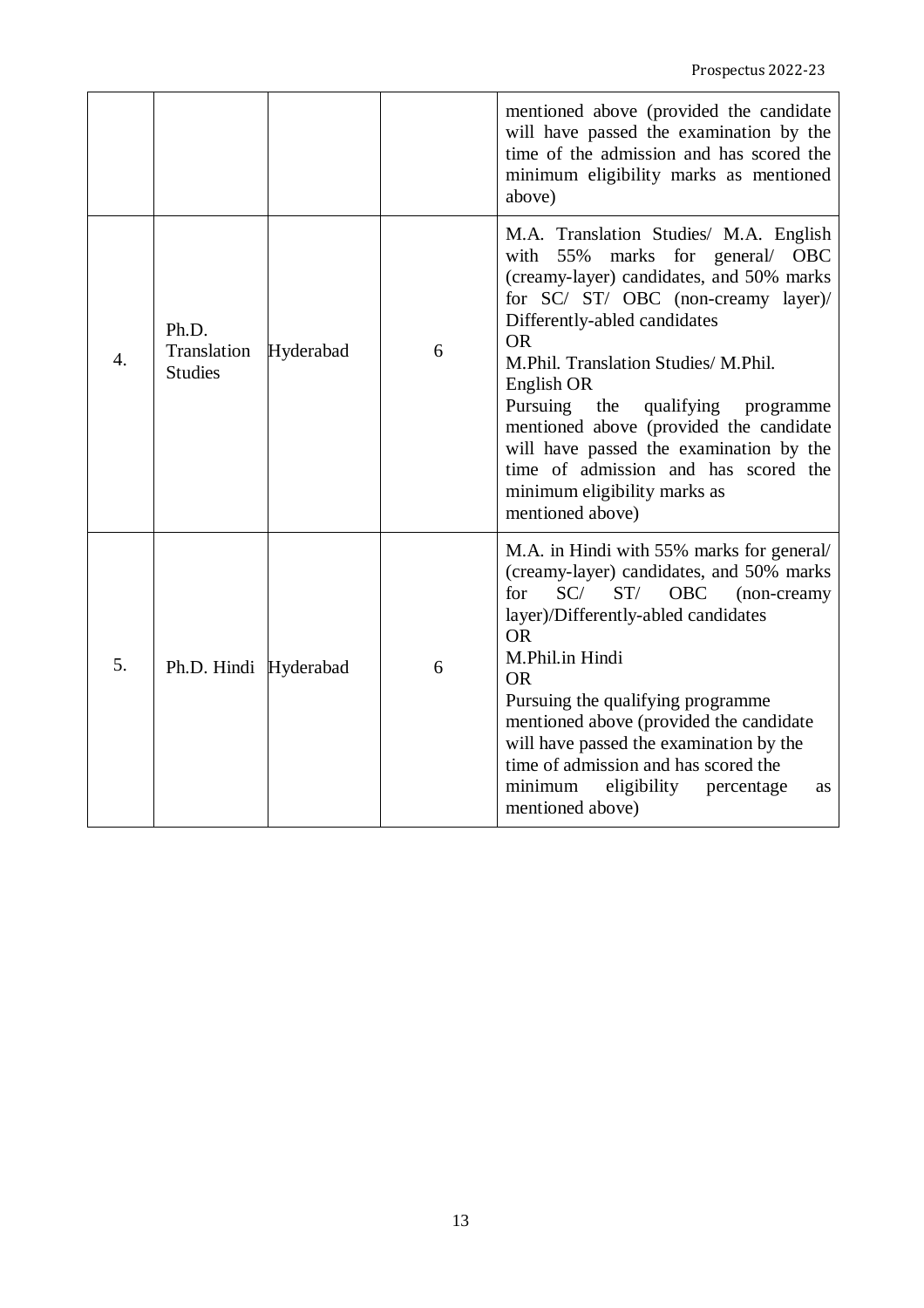## **SCHOOL OF ENGLISH LANGUAGE EDUCATION**

| Sl.<br>No. | Programme                                 | <b>Place</b>                             | <b>Duration</b><br>(semesters) | <b>Eligibility</b>                                                                                                                                                                                                                                                                                                                                                                                                                                                                                                                                                                                                                                                                                                                                                                                                                                                                                                                                                                                                                       |
|------------|-------------------------------------------|------------------------------------------|--------------------------------|------------------------------------------------------------------------------------------------------------------------------------------------------------------------------------------------------------------------------------------------------------------------------------------------------------------------------------------------------------------------------------------------------------------------------------------------------------------------------------------------------------------------------------------------------------------------------------------------------------------------------------------------------------------------------------------------------------------------------------------------------------------------------------------------------------------------------------------------------------------------------------------------------------------------------------------------------------------------------------------------------------------------------------------|
| 1.         | Ph.D.<br>English<br>Language<br>Education | Hyderabad,<br>Shillong<br>and<br>Lucknow | 6                              | M.A. TESL/ M.A. ELT/ M.A. English, with<br>at least one course in the area of ELT, with<br>55% marks for general/OBC (creamy-layer)<br>candidates, and 50% marks for SC/ST/OBC<br>Differently-abled<br>$(non-creamy \quad layer)/$<br>category candidates<br><b>OR</b><br>Completion of Semester-I of PGDTE with a<br>minimum of B+' grade for general/ OBC<br>(creamy-layer) candidates, 'B' grade for SC/<br>ST/ OBC (non-creamy layer)/Differently-<br>abled category candidates<br><b>OR</b><br>PGCTE (CIEFL/ EFL University) with at<br>least a 'B+' grade for general/OBC (creamy-<br>layer) candidates, 'B' grade for SC/ ST/<br>OBC (non-creamy layer)/ Differently-abled<br>candidates<br><b>OR</b><br>M.Phil.in English Language<br><b>Education/English Language</b><br><b>Teaching OR</b><br>Pursuing any of the qualifying programmes<br>mentioned above (provided the candidate<br>will have passed the examination by the time<br>of the admission and has scored the<br>minimum eligibility marks as mentioned<br>above) |
| 2.         | Ph.D.<br>Education                        | Hyderabad                                | 6                              | M.A. in Education or in an allied subject<br>with 55% marks for general/ OBC, 50%<br>marks for SC/ST/OBC (non-creamy layer)/<br>Differently- abled candidates<br><b>OR</b><br>Pursuing any of the qualifying programmes<br>mentioned above (provided the candidate has<br>passed the examination by the time of<br>admission and has scored the minimum<br>eligibility percentage as mentioned above)                                                                                                                                                                                                                                                                                                                                                                                                                                                                                                                                                                                                                                    |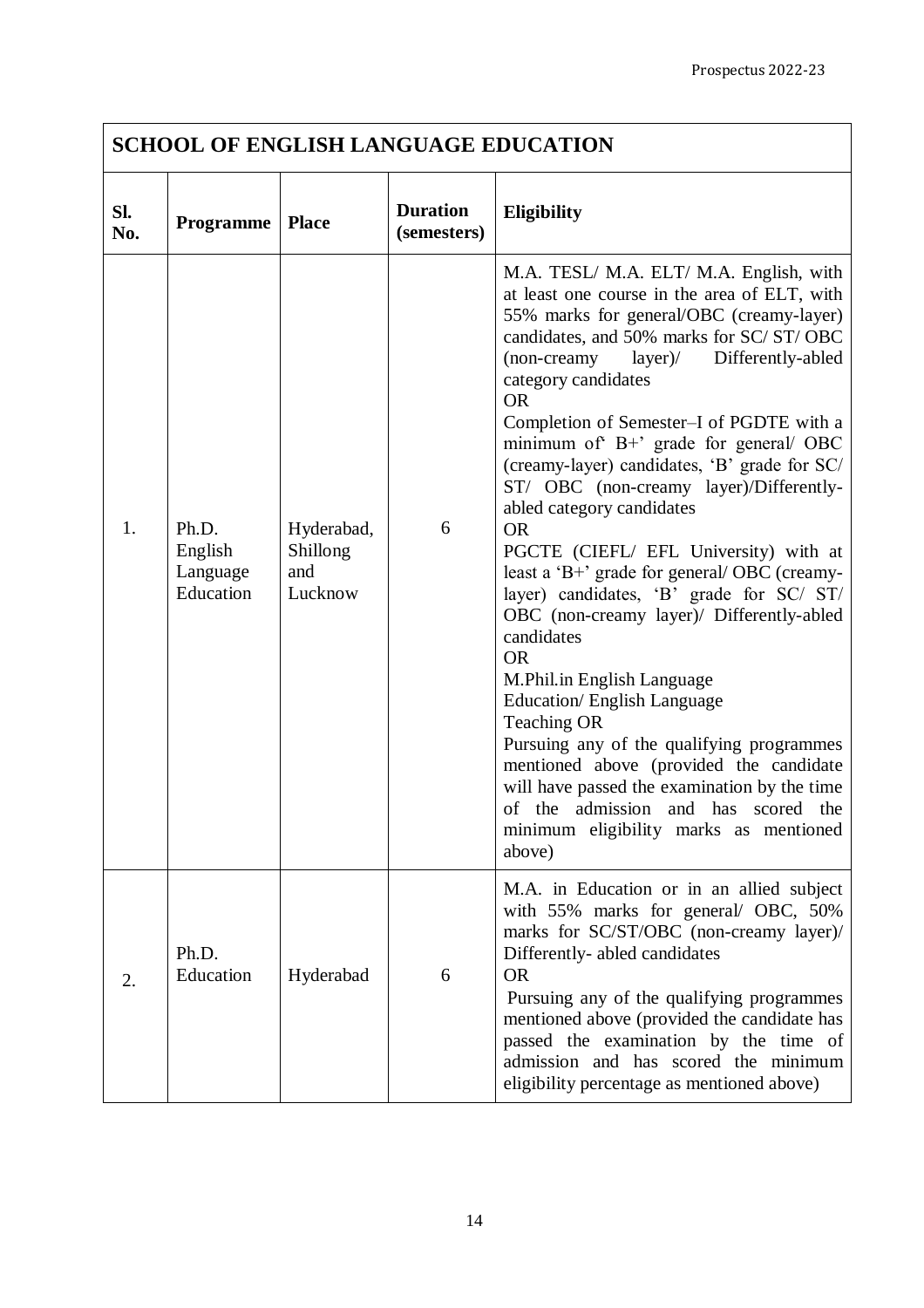| <b>SCHOOL OF INTERDISCIPLINARY STUDIES</b> |                                                          |              |                                |                                                                                                                                                                                                                                                                                                                                                                                                                                                                                                                                                                                  |  |
|--------------------------------------------|----------------------------------------------------------|--------------|--------------------------------|----------------------------------------------------------------------------------------------------------------------------------------------------------------------------------------------------------------------------------------------------------------------------------------------------------------------------------------------------------------------------------------------------------------------------------------------------------------------------------------------------------------------------------------------------------------------------------|--|
| SI.<br>No.                                 | <b>Programme</b>                                         | <b>Place</b> | <b>Duration</b><br>(semesters) | <b>Eligibility</b>                                                                                                                                                                                                                                                                                                                                                                                                                                                                                                                                                               |  |
| 1.                                         | Ph.D. Cultural<br><b>Studies</b>                         | Hyderabad    | 6                              | M.A. Cultural Studies/ M.A. English/ M.A. Film<br>Studies/ M.A. Communication with 55% marks for<br>general/OBC (creamy-layer) candidates, and 50%<br>marks for SC/ST/OBC (non-creamy layer)/ Differently-<br>abled candidates<br><b>OR</b><br>M.Phil. Cultural Studies/ M. Phil English/ M.Phil. Film<br>Studies/ M.Phil. Communication<br><b>OR</b><br>Pursuing any of the qualifying programmes mentioned<br>above (provided the candidate has passed the<br>examination by the time of the admission, and has<br>scored the minimum eligibility marks as mentioned<br>above) |  |
| 2.                                         | Ph.D.<br>Aesthetics<br>and<br>Philosophy                 | Hyderabad    | 6                              | M.A. Aesthetics / Philosophy / Theology / English<br>with 55% marks for general/OBC (creamy-layer)<br>candidates, and 50% marks for SC/ST/OBC<br>(non-creamy layer)/ Differently-abled candidates<br><b>OR</b><br>Pursuing the qualifying programme mentioned<br>above (provided the candidate will have passed the<br>examination by the time of the admission and has<br>scored the minimum eligibility percentage as<br>mentioned above)                                                                                                                                      |  |
| 3.                                         | Ph.D.<br><b>Film Studies</b><br>and<br>Visual<br>Culture | Hyderabad    | 6                              | M.A. Film Studies/Cultural Studies/ English /<br>Communication / Visual Arts / Culture with 55%<br>marks<br>for<br>OBC (creamy-layer)<br>general/<br>candidates, and 50% marks for SC/ ST/ OBC<br>(non-creamy layer)/ Differently-abled candidates<br><b>OR</b><br>Pursuing any of the qualifying programmes<br>mentioned above (provided the candidate will<br>have passed the examination by the time of the<br>admission and has scored the minimum eligibility<br>marks as mentioned above)                                                                                  |  |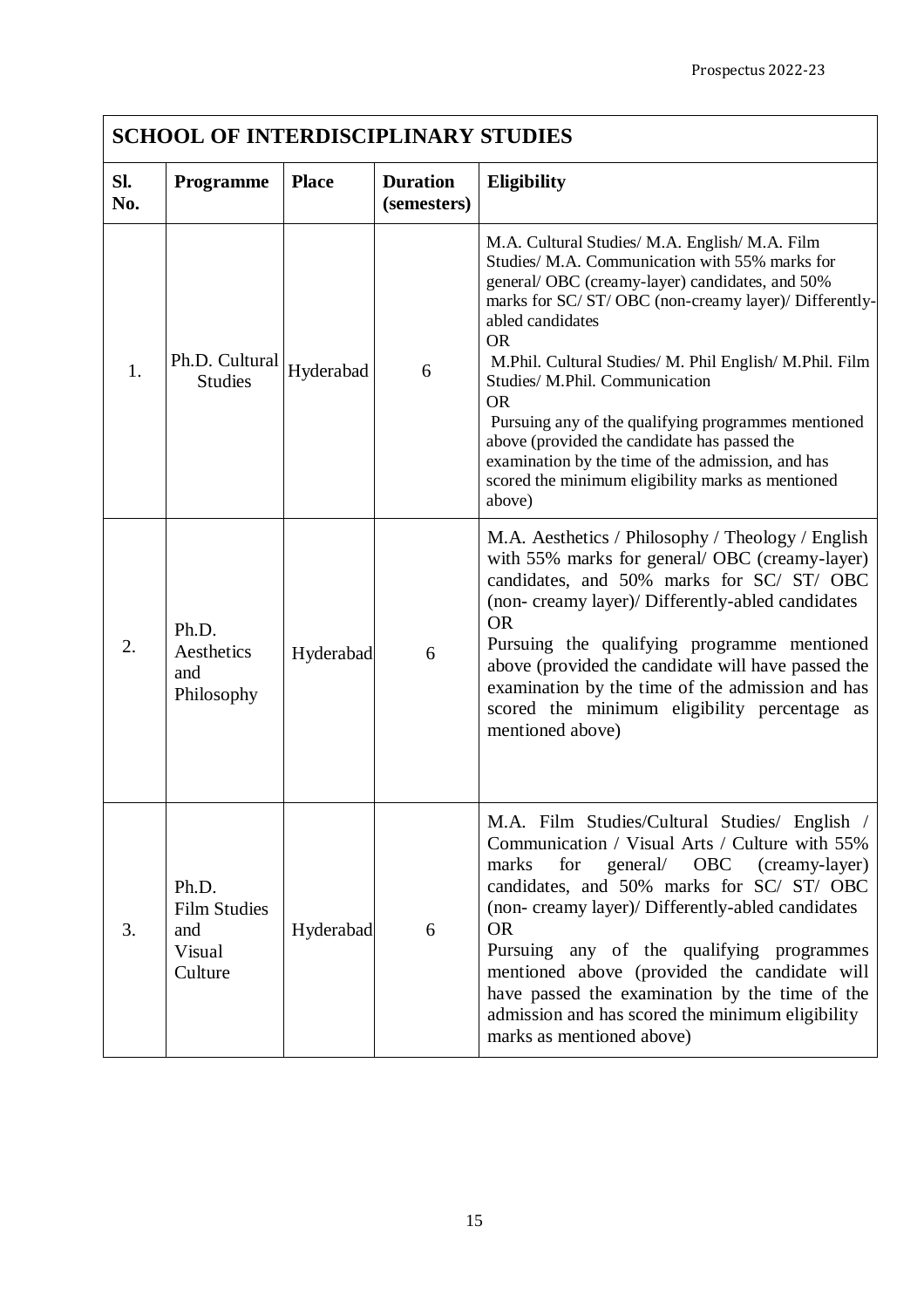| 4. | Ph.D.<br>Social<br>Exclusion<br><b>Studies</b>     | Hyderabad | 6 | M.A. English/Cultural Studies / Legal Studies /<br>Anthropology / History / Political Science/<br>Sociology / Social Work with 55% marks for<br>general/ OBC (creamy-layer) candidates, and 50%<br>marks for SC/ ST/ OBC (non- creamy layer)/<br>Differently-abled candidates<br><b>OR</b><br>Pursuing any of the qualifying programmes<br>mentioned above (provided the candidate will<br>have passed the examination by the time of the<br>admission and has scored the minimum eligibility<br>marks as mentioned above)                                                                                                                                                                                     |
|----|----------------------------------------------------|-----------|---|----------------------------------------------------------------------------------------------------------------------------------------------------------------------------------------------------------------------------------------------------------------------------------------------------------------------------------------------------------------------------------------------------------------------------------------------------------------------------------------------------------------------------------------------------------------------------------------------------------------------------------------------------------------------------------------------------------------|
| 5  | Ph.D.<br>Media and<br>Communica- Hyderabad<br>tion |           | 6 | M.A. Communication/ Media Studies/ Journalism<br>and Mass Communication/ English/ Film Studies/<br>Sociology/ Cultural Studies and Arts with 55%<br>for general/ OBC (creamy-layer)<br>marks<br>candidates, and 50% marks for SC/ ST/ OBC<br>(non-creamy layer)/ Differently-abled candidates<br><b>OR</b><br>M.Phil.<br>Communication/<br>Studies/<br>Media<br>Journalism and Mass Communication/ English/<br>Film Studies/ Sociology/ Cultural Studies and Arts<br><b>OR</b><br>Pursuing any of the qualifying programmes<br>mentioned above (provided the candidate will<br>have passed the examination by the time of the<br>admission and has scored the minimum eligibility<br>marks as mentioned above) |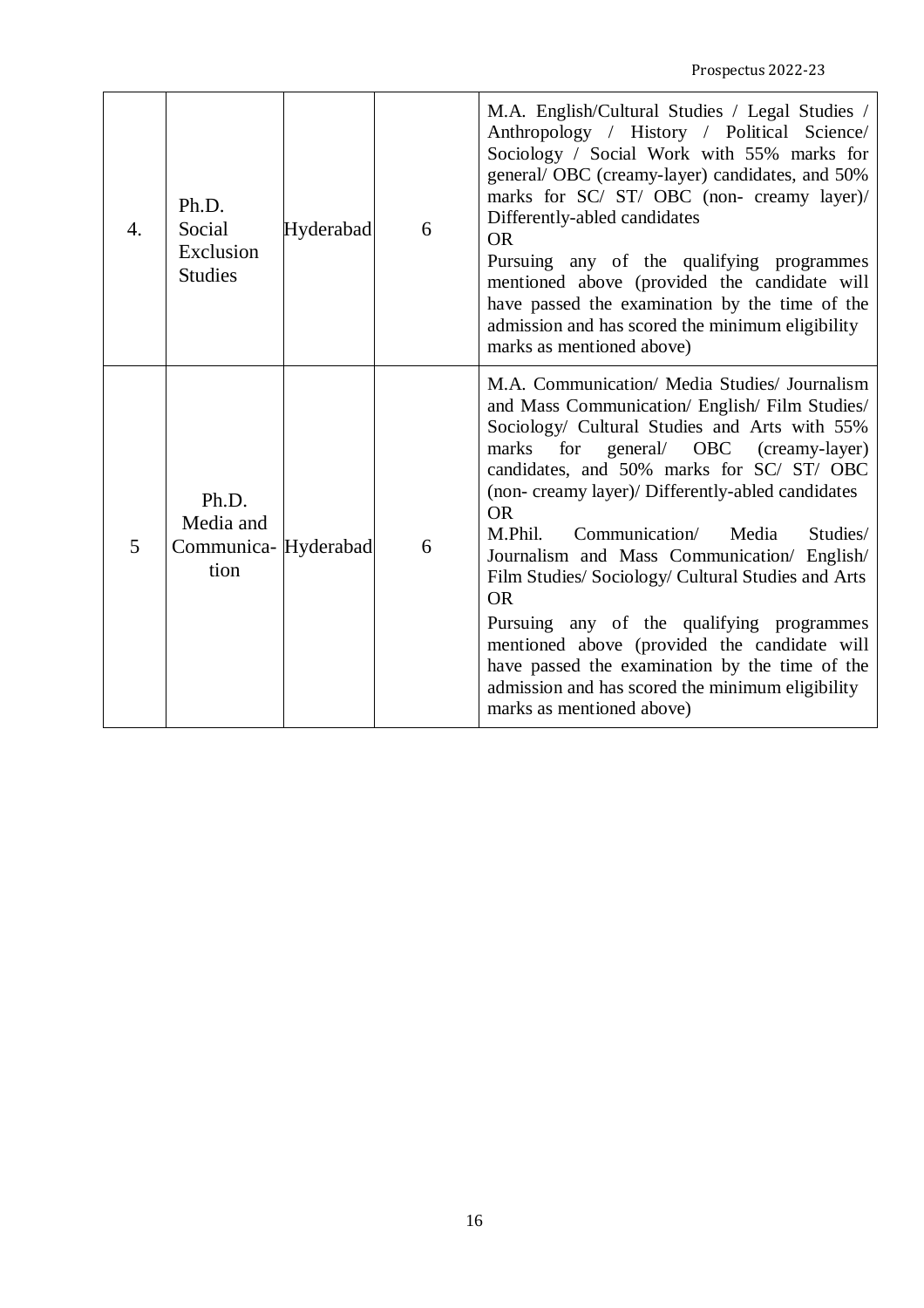## **SCHOOL OF LANGUAGE SCIENCES**

| Sl.<br>No.     | <b>Programme</b>                         | <b>Place</b>                           | <b>Duration</b><br>(semesters) | <b>Eligibility</b>                                                                                                                                                                                                                                                                                                                                                                                                                                                                                                                                                                                                                                                                                                                                                                                                                     |
|----------------|------------------------------------------|----------------------------------------|--------------------------------|----------------------------------------------------------------------------------------------------------------------------------------------------------------------------------------------------------------------------------------------------------------------------------------------------------------------------------------------------------------------------------------------------------------------------------------------------------------------------------------------------------------------------------------------------------------------------------------------------------------------------------------------------------------------------------------------------------------------------------------------------------------------------------------------------------------------------------------|
| $\mathbf{1}$ . | Ph.D.<br>Linguistics<br>and<br>Phonetics | Hyderabad,<br>Shillong, and<br>Lucknow | 6                              | M.A. Linguistics/ M.A. Phonetics/ M.A.<br>Applied Linguistics/ M.A. English (which<br>includes papers/courses in Linguistics or<br>Phonetics) with 55% marks for general/OBC<br>(creamy-layer) candidates, and 50% marks for<br>SC/ST/OBC (non-creamy layer) /<br>Differently- abled candidates<br>OR.<br>M.Phil. Linguistics/ M.Phil. Phonetics/ M.Phil.<br>Applied Linguistics/ M.Phil. English (with<br>specialization in Linguistics or Phonetics)<br><b>OR</b><br>PGDTE/ PGCTE with a minimum of a 'B+'<br>grade for general/ OBC candidates, 'B' grade<br>for SC/ST category candidates<br><b>OR</b><br>Pursuing any of the qualifying programmes<br>mentioned above (provided the candidate will<br>have passed the examination by the time of<br>admission and has scored the minimum<br>eligibility marks as mentioned above) |

# **SCHOOL OF EUROPEAN LANGUAGES**

| SI.<br>No. | <b>Programme</b>                                 | <b>Place</b> | <b>Duration</b><br>(semesters) | <b>Eligibility</b>                                                                                                                                                                                                                                                                                                                                                                                                     |
|------------|--------------------------------------------------|--------------|--------------------------------|------------------------------------------------------------------------------------------------------------------------------------------------------------------------------------------------------------------------------------------------------------------------------------------------------------------------------------------------------------------------------------------------------------------------|
| 1.         | Ph.D.<br>French<br>Language<br>and<br>Literature | Hyderabad    | 6                              | M.A. French with 55% marks for general/OBC<br>(creamy-layer) candidates, and 50% marks for<br>SC/ ST/ OBC (non-creamy layer)/ Differently-<br>abled candidates<br>OR.<br>M.Phil. French<br>OR.<br>Pursuing the qualifying programme mentioned<br>above (provided the candidate will have passed<br>the examination by the time of the admission<br>and has scored the minimum eligibility marks as<br>mentioned above) |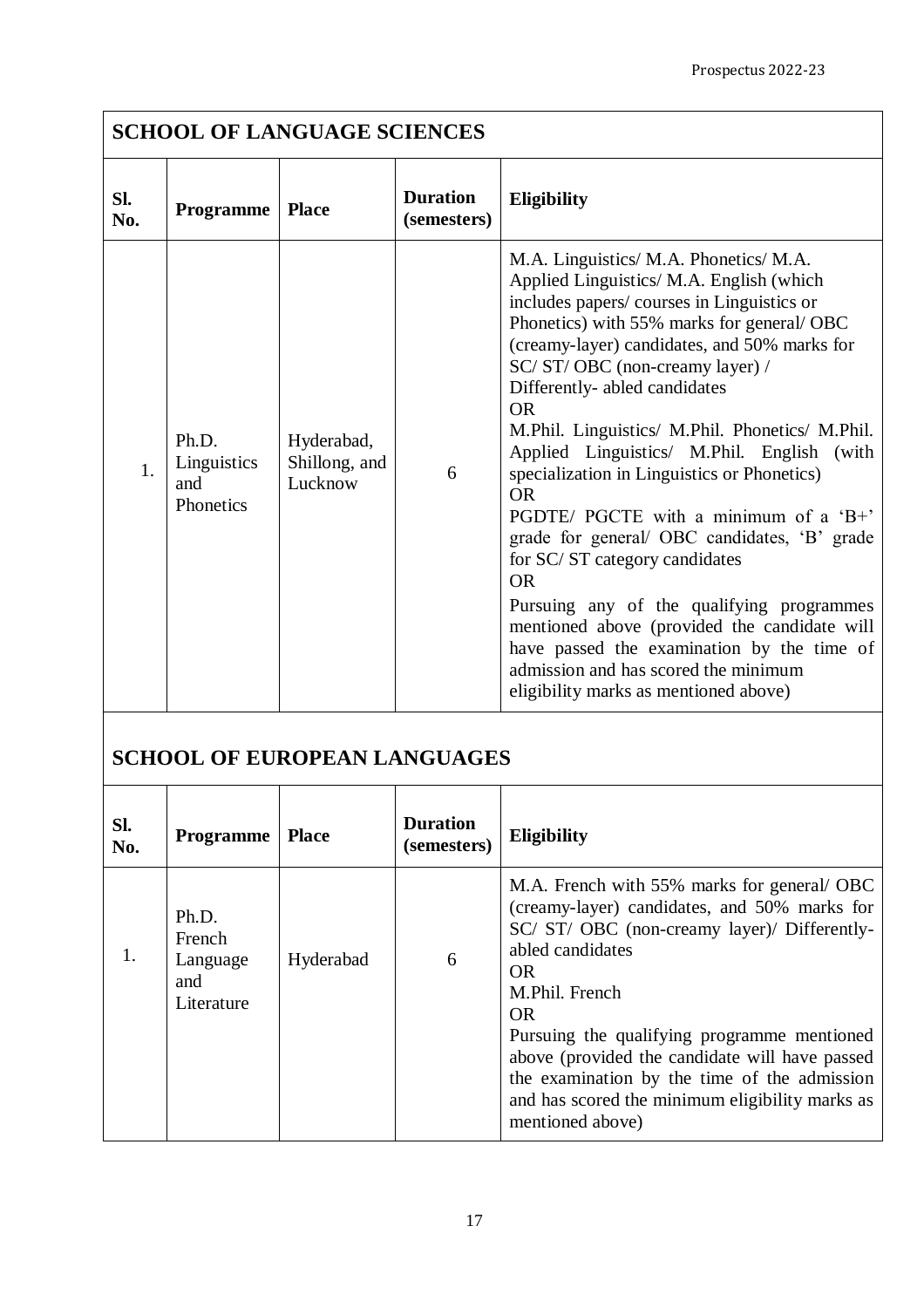| 2.                    | Ph.D.<br>Russian<br>Language<br>and<br>Literature | Hyderabad | 6 | M.A. Russian with 55% marks for general/OBC<br>(creamy-layer) candidates, and 50% marks for<br>SC/ ST/ OBC (non-creamy layer)/ Differently-<br>abled candidates<br><b>OR</b><br>M.Phil. Russian<br><b>OR</b><br>Pursuing the qualifying programme mentioned<br>above (provided the candidate will have passed<br>the examination by the time of the admission<br>and has scored the minimum eligibility marks as<br>mentioned above) |
|-----------------------|---------------------------------------------------|-----------|---|--------------------------------------------------------------------------------------------------------------------------------------------------------------------------------------------------------------------------------------------------------------------------------------------------------------------------------------------------------------------------------------------------------------------------------------|
| 3.                    | Ph.D.<br>German<br>Language<br>and<br>Literature  | Hyderabad | 6 | M.A. German with 55% marks for general/OBC<br>(creamy-layer) candidates, and 50% marks for<br>SC/ ST/ OBC (non-creamy layer)/ Differently-<br>abled candidates<br><b>OR</b><br>M.Phil. German<br><b>OR</b><br>Pursuing the qualifying programme mentioned<br>above (provided the candidate will have passed<br>the examination by the time of the admission<br>and has scored the minimum eligibility marks as<br>mentioned above)   |
| $\mathcal{A}_{\cdot}$ | Ph.D.<br>Spanish<br>Language<br>and<br>Literature | Hyderabad | 6 | M.A. Spanish with 55% marks for general/OBC<br>(creamy-layer) candidates, and 50% marks for<br>SC/ ST/ OBC (non-creamy layer)/ Differently-<br>abled candidates<br><b>OR</b><br>M.Phil. Spanish<br>Pursuing the qualifying programme mentioned<br>above (provided the candidate will have passed<br>the examination by the time of the admission<br>and has scored the minimum eligibility marks as<br>mentioned above)              |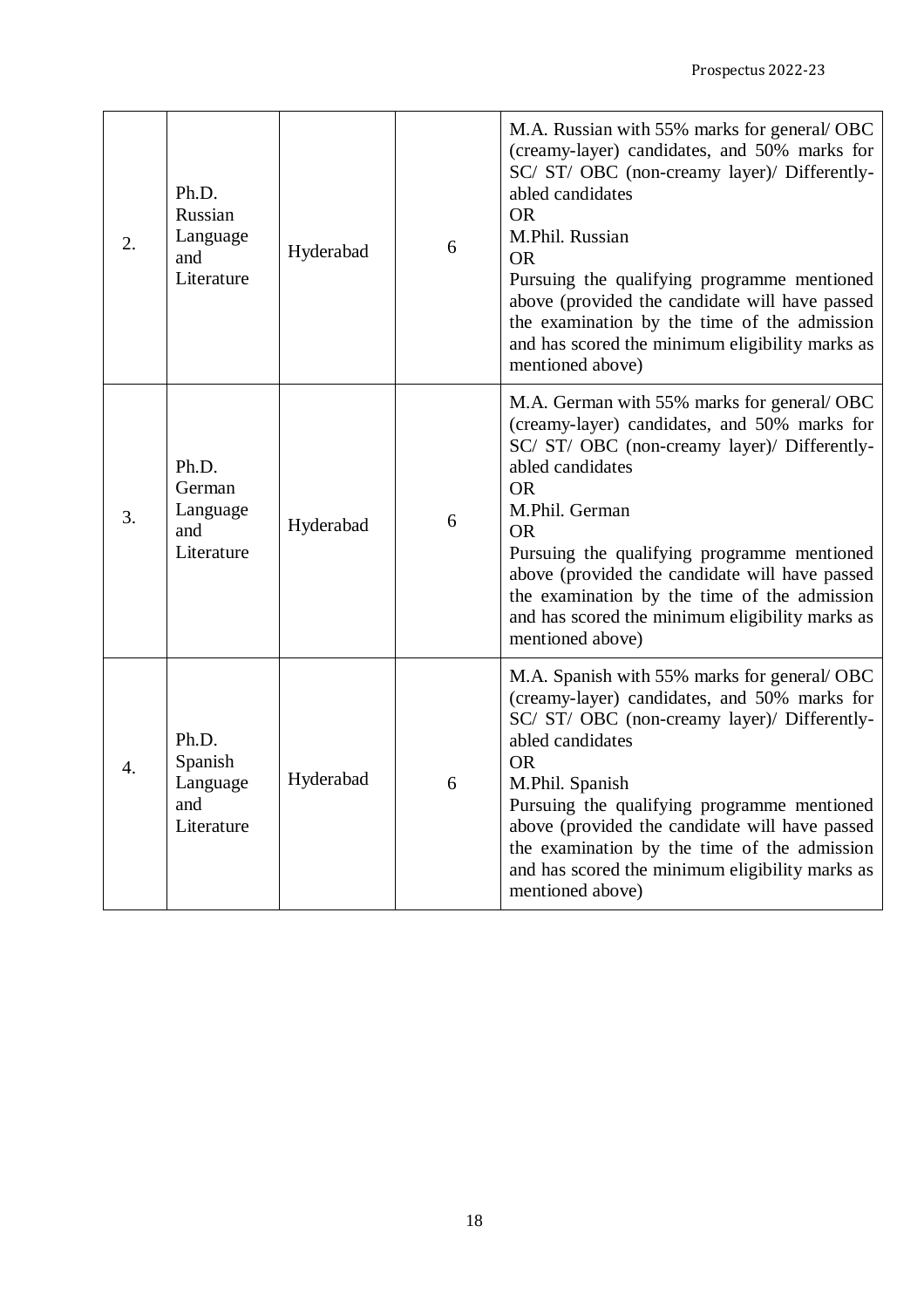### **SCHOOL OF ARAB AND ASIAN STUDIES**

| Sl. No. | <b>Programme</b>                                 | <b>Place</b> | <b>Duration</b><br>(semesters) | <b>Eligibility</b>                                                                                                                                                                                                                                                                                                                                                                                                                                           |
|---------|--------------------------------------------------|--------------|--------------------------------|--------------------------------------------------------------------------------------------------------------------------------------------------------------------------------------------------------------------------------------------------------------------------------------------------------------------------------------------------------------------------------------------------------------------------------------------------------------|
| 1.      | Ph.D.<br>Arabic<br>Language<br>and<br>Literature | Hyderabad    | 6                              | M.A. Arabic with 55% marks for<br>general/ OBC (creamy-layer)<br>candidates, and 50% marks for SC/<br>OBC (non-creamy layer)/<br>ST/<br>Differently- abled candidates<br>OR.<br>M.Phil. Arabic<br>OR.<br>Pursuing the qualifying programme<br>mentioned above (provided<br>the<br>candidate will have passed<br>the<br>examination by the time of<br>the<br>admission and has<br>the<br>scored<br>minimum eligibility marks<br><b>as</b><br>mentioned above) |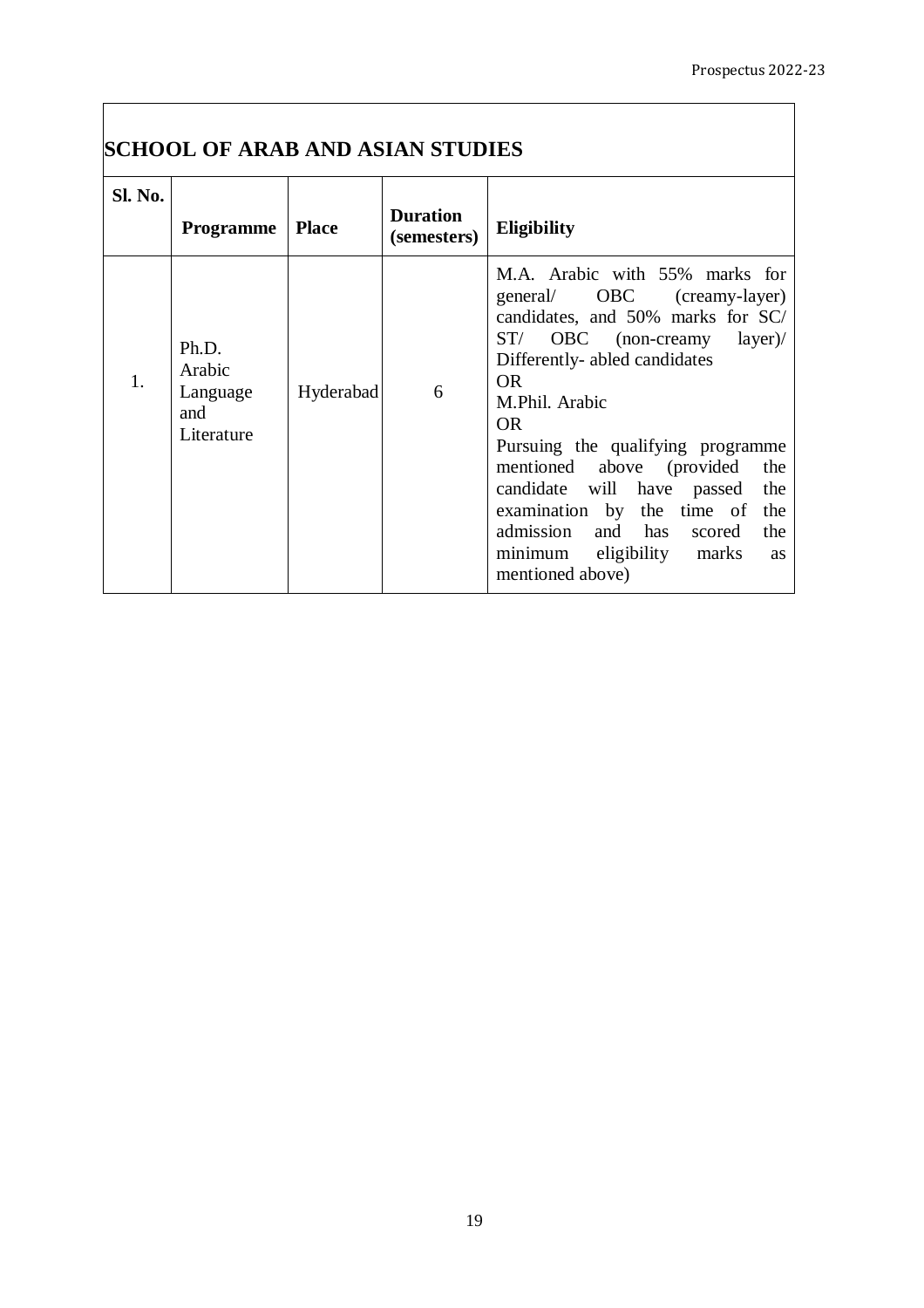### **A Note on Admission to Ph.D. Programmes**

**Each School at the Hyderabad campus is considered as one unit for the implementation of reservation of seats. For Ph.D. programmes at Shillong and Lucknow Campuses, each Campus is considered as one unit for the implementation of reservation of seats. The rule of reservation, including for the candidates who belong to Economically Weaker Sections (EWSs), will be in accordance with circulars and guidelines issued by GOI, UGC, and MHRD in this regard.**

\*For details of Schools, please see page no.3 of this document.

### **Note for UGC NET/ UGC JRF Qualified Candidates**

Candidates who have qualified the UGC NET / UGC JRF in the subject concerned are exempted from appearing in the written component of the entrance test for admission to a Ph.D. programme offered by the EFL University. These candidates are required to upload the UGC –NET Award Letter/ UGC JRF Certificate at the time of application and produce the original certificate at the time of the interview. The interview is for 30 marks. The marks that these candidates score out of 30 at the interview will be calculated out of 100 and their rank is ordered accordingly along with the marks of other candidates.

The percentage of marks admissible to different categories as per the UGC Regulations 2016 and UGC  $(1<sup>st</sup>$  Amendment) Regulations 2018 (for award of M.Phil./ Ph.D. Degree) are applicable to these UGC NET/UGC JRF holders candidates for all the doctoral programmes offered at the University. The candidates are required to obtain minimum cut-off marks at the interview for being considered/ shortlisted for provisional admission to a Ph.D. programme. Further, the Provisional admission to a doctoral programme will be based on order of merit.

Mere claiming of UGC-NET/ JRF without uploading the document will not entitle the candidate for exemption from the written component of the Entrance Test. No further requests in this regard will be entertained.

#### DISCLAIMER

The University reserves the right not to offer any of the courses/ programmes listed in the Prospectus.

The University reserves the right not to admit any applicant if he/ she is found to have indulged in any act that is unbecoming of an applicant, including vandalism, staging dharna, aggression, canvassing defamation, instigation, unruly behavior or any such act that is construed to be unlawful, illegal and unbecoming and that harms the interest, name and reputation of a member of the University or of the University as an academic body.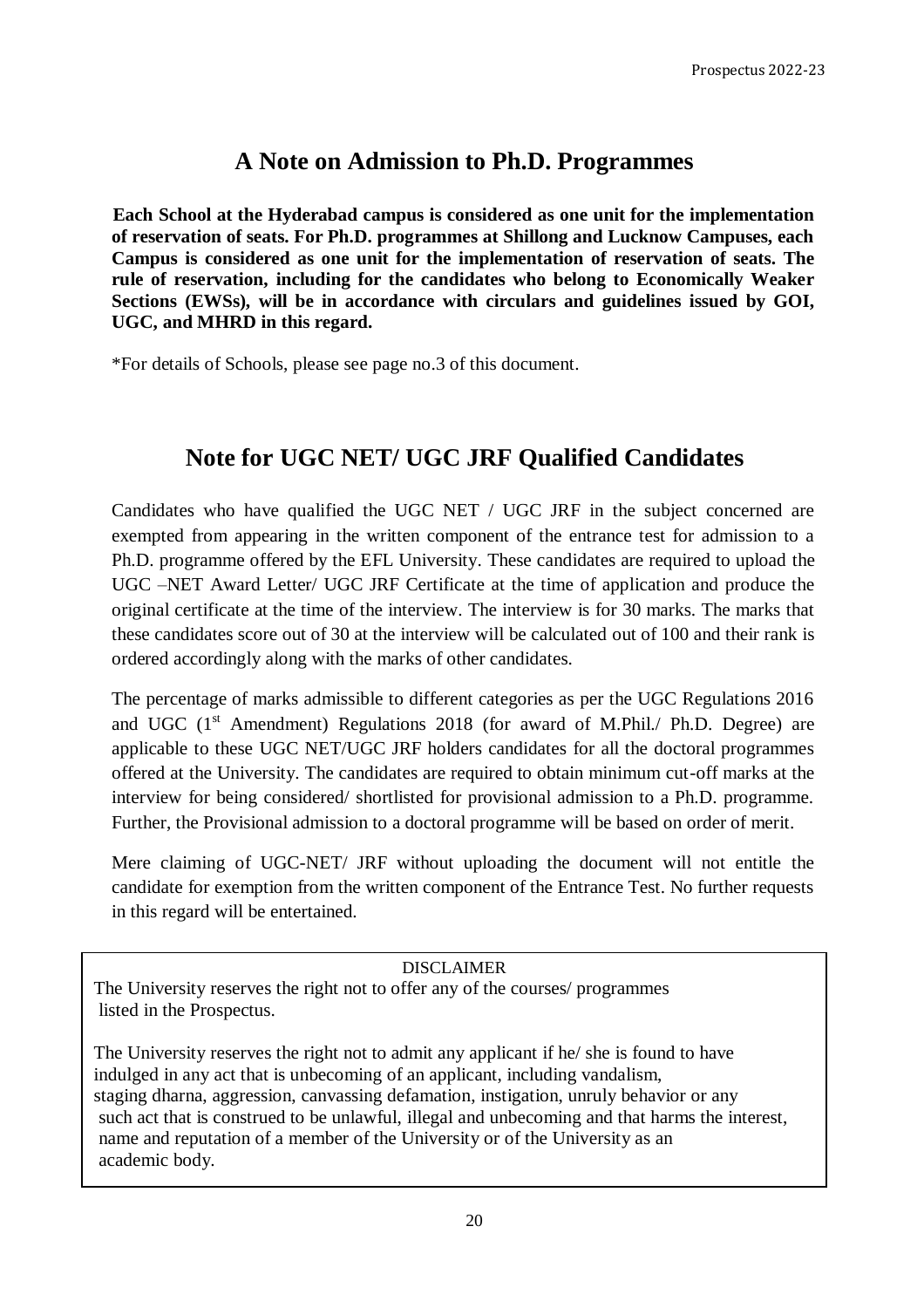### **Reservations**

Reservation of seats for eligible candidates shall be in accordance with the provisions of the Central Educational Institutions (Reservation in Admission) Act 2006 and Circulars of the Government of India issued and amended in this regard from time to time. Besides, the University shall also follow reservation in admission to all programmes of studies in accordance with the Persons with Disabilities (Equal Opportunities, Protection of Rights and Full Participation) Act, 1995.

#### **The rule of Reservation in respect of Economically Weaker Sections (EWSs) will be in accordance with circulars and guidelines issued by GOI, MHRD, and UGC in this regard from time to time.**

#### *For Scheduled Castes and Scheduled Tribes (SC/ST) candidates*

- i. 22.5% of seats will be reserved for Candidates belonging to Scheduled Castes and Scheduled Tribes as follows:
	- 15% for Scheduled Castes
	- 7.5% for Scheduled Tribes
- ii. Candidates belonging to Scheduled Castes and Scheduled Tribes will be given relaxation to the extent of 5% in the aggregate of marks obtained in the qualifying examination.
- iii. UGC-sponsored remedial classes in English are organized for SC/ST students admitted to the various courses / programmes.

#### *Other Backward Classes (OBC) candidates*

*i.* 27% of the intake is reserved for OBC (non-creamy layer) candidates.

### *Differently-abled candidates*

- (i) Supernumerary seats to the extent of 5% of the total intake are reserved for candidates with a minimum disability of 40%.
- *ii.* Along with the application forms, the candidate should submit attested copies of the certificate of disability from a Civil Surgeon of a government hospital, indicating the extent of the visual/physical disability and also the extent to which the disability may affect the pursuance of the course of study for which admission is sought to.

### **Rules**

- 1. Along with their application forms, candidates belonging to SC/ ST/ OBC (Non-Creamy layer) category should submit the Caste Certificate from any one of the following authorities:
	- (i) District Magistrate/ Additional District Magistrate/Collector/ Deputy Commissioner/ Additional Deputy Commissioner/Deputy Collector/First-Class Stipendiary Magistrate/City Magistrate (not below the rank of First-Class Stipendiary Magistrate/Sub-Divisional Magistrate/ Taluka Magistrate/Executive Magistrate/ Extra Assistant Commissioner
	- (ii) Chief Presidency Magistrate/ Additional Chief Presidency Magistrate/ Presidency Magistrate
	- (iii) Revenue Officer not below the rank of Tehsildar
	- (iv) Sub-Divisional Officer of the area where the candidate and/or his/her family normally resides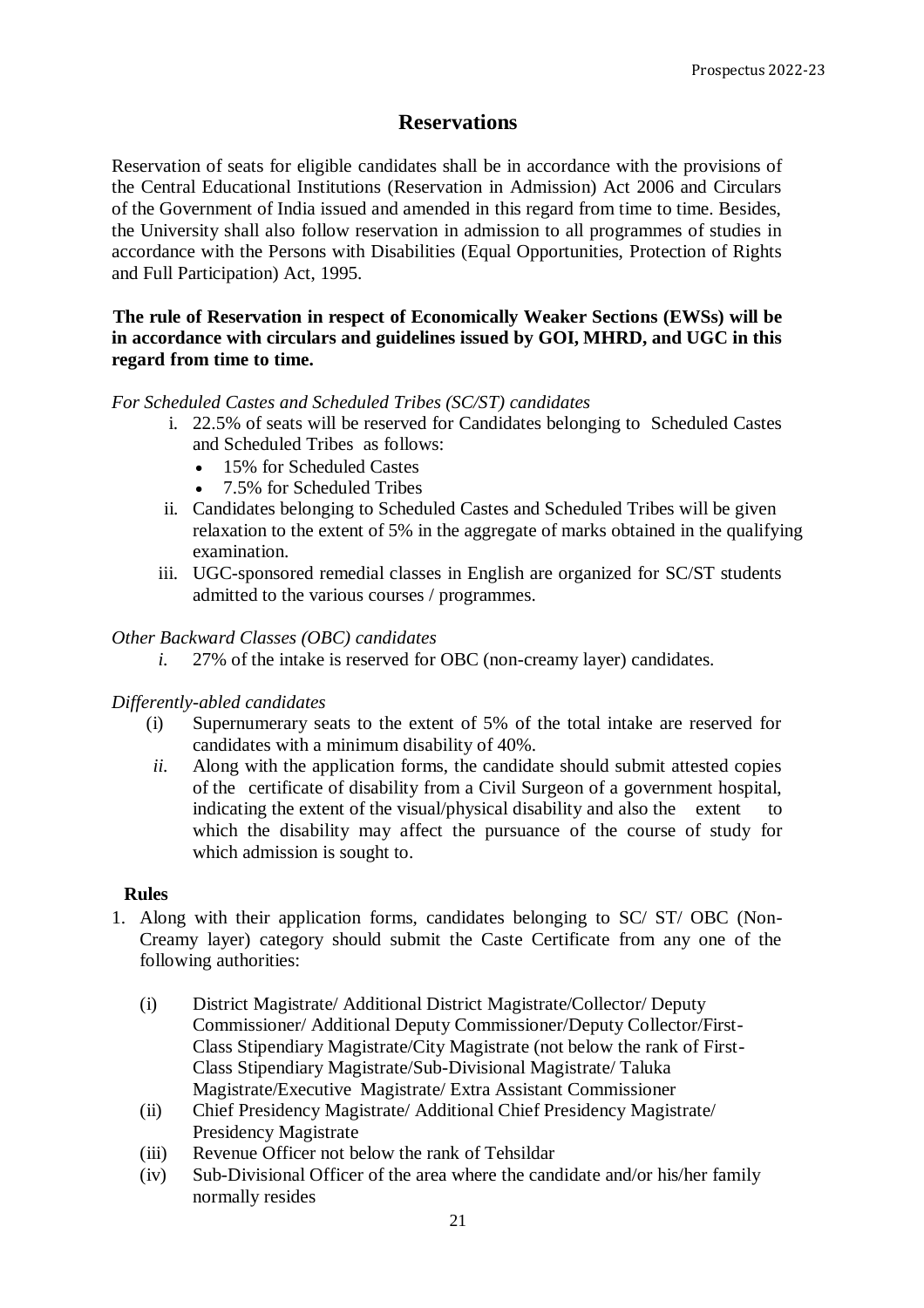- (v) Administrator/ Secretary to Administrator/ Development Officer (Laccadive and Minicoy Islands)
- 2. An application form submitted without relevant certificates will be rejected.
- 3. Candidates seeking admission under the reserved categories shall be required to fulfil the eligibility criteria prescribed for admission to the course/ programme.
- 4. The relaxation in the minimum prescribed percentage of marks in the qualifying examination for admission to a course / programme shall be permissible only in one of the categories.
- 5. If a candidate in a reserved category qualifies for admission in the general category he/ she shall be transferred to the general category without prejudice to the number of seats already allocated in that category which will be offered to the next eligible candidate in that category.

### **Wards of Defence Personnel (Army/ Air Force/ Navy)**

Supernumerary seats are reserved for wards of defence personnel to the extent of 5% of the total intake. In accordance with the guidelines issued by the Government of India, admission is granted according to the priority list below:

- widows/ wards of defence personnel killed in action
- wards of serving personnel and ex-servicemen disabled in action
- widows/ wards of defence personnel whose death is attributed to peacetime military service
- widows/ wards of defence personnel whose disability is attributed to peacetime military service
- wards of ex-servicemen and serving personnel who are recipients of the following gallantry awards: (ParamVir Chakra, Ashok Chakra, SarvottamYudhSeva Medal, Mahavir Chakra, Kirti Chakra, UttamYudhSeva Medal, Vir Chakra, Shaurya Chakra, YudhSeva Medal, Sena/NauSena/Vayu Sena Medal, Mention-in-Despatches)
- wards of ex-servicemen
- wards of serving personnel

### **Kashmiri Migrants**

Supernumerary seats are reserved for Kashmiri migrants to the extent of 5% of the total intake. For such candidates, however, there is no relaxation in the qualifications required for admission.

### **Rules of discipline and proper conduct of students**

The rules listed hereunder shall apply to all students of the University under Article 29 of the Statute of the EFL University. Any breach of discipline and conduct by a student inside or outside the EFL University Campus shall fall under the purview of these rules. Categories of misconduct and indiscipline include:

● All acts of violence and forms of coercion such as gheraos, dharnas, sit-ins which disrupt the normal academic and administrative functioning of the University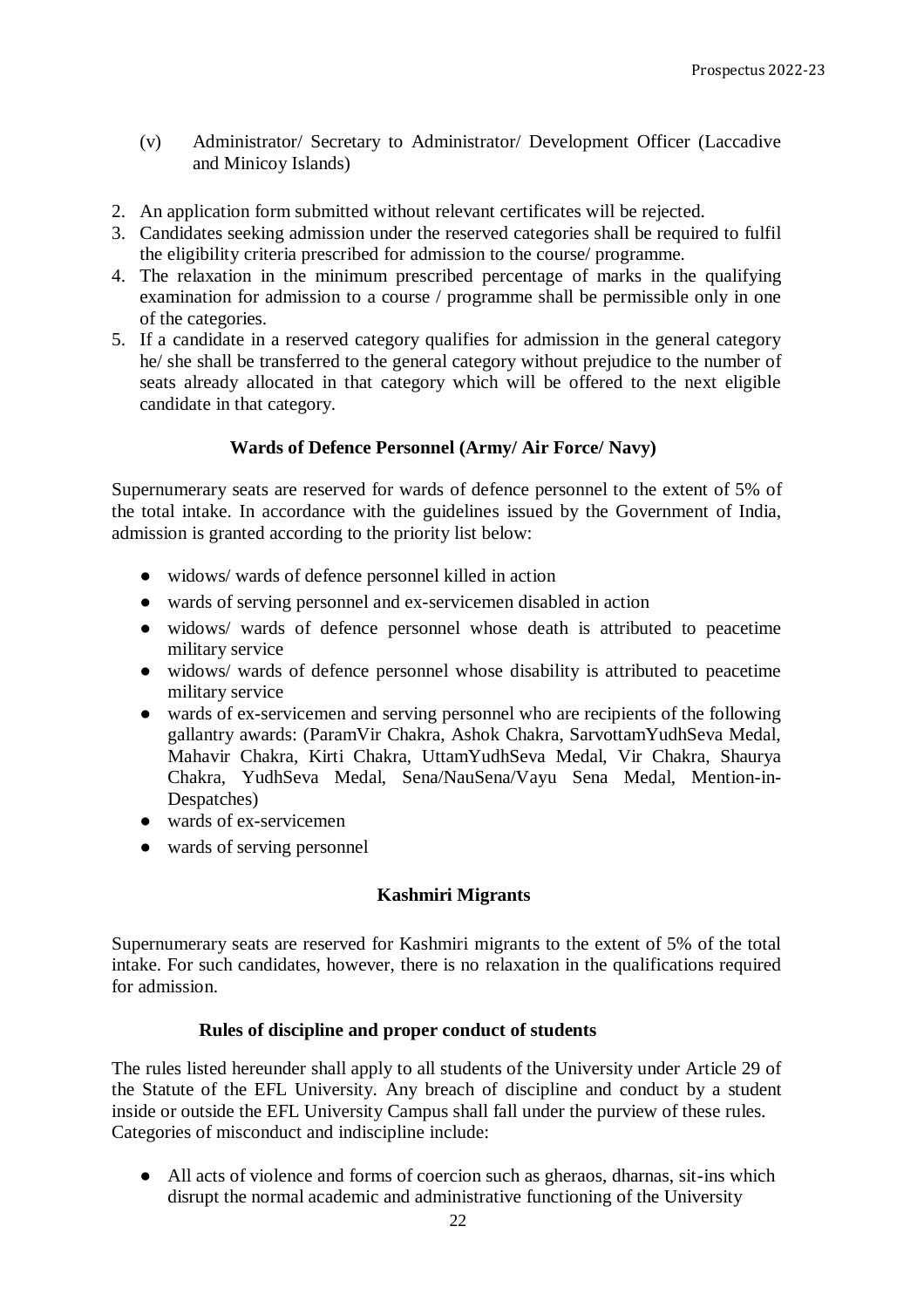- Sexual harassment
- Committing forgery, defacing/ destroying books/journals of the library
- Furnishing false certificates or false information
- Street hazing or eve-teasing or disrespectful behaviour with a girl student
- Arousing communal, caste or regional feeling or disharmony among students
- Use of abusive, defamatory, derogatory language
- Pasting of posters of objectionable nature
- Unauthorized occupation of the hostel rooms
- Indulging in acts of gambling
- Use of the title of the University when distributing any document, other than for academic purposes, outside the University
- Consuming or possessing dangerous/banned/ fraudulently acquired drugs
- Non-payment of fee and other dues including mess charges
- Ragging in any form
- Refusal to obey the directions of officers of the University staff
- Unauthorized collection of funds for any students programme
- Any other act/matter which the Vice-Chancellor may deem to be an act of violation of discipline, or misconduct

#### **Penal Measures**

The Competent Authority may impose penal measures on any student found guilty of any of the acts of indiscipline or misconduct mentioned above.

**Anti-Ragging Committee:** Any form of ragging within the premises of the EFL University will be viewed seriously and dealt with swiftly and severely by the Administration. Anti- ragging squads and an Anti-Ragging Committee will be empowered to take *suomoto* action upon receiving a complaint. As per the direction of the Supreme Court of India, if any incident of ragging comes to the notice of the authorities, the student concerned shall be asked to explain their action and if his/ her explanation is not found to be satisfactory, the authorities will expel him/ her from the University.

**Anti-Sexual Harassment and Redressal Mechanism:** The EFL University has evolved a policy against sexual harassment to create for women students on its Campuses a gender-just and secure environment (vide Ordinance No. 30, entitled Gender Sensitization Prevention and Redressal of Sexual Harassment of the English and Foreign Languages University). Every Campus of the EFL University has a Complaints Committee, with representatives from all sections of the University, to take care of the complaints of women students in this regard, with the names, addresses and phone numbers of the members displayed in all prominent places on the Campus. The complaints will be kept confidential and the Committee is empowered to recommend severe action(s) against the perpetrators. The Committee also takes upon itself the task of organizing various gender sensitization programmes. There is an Appellate Committee to consider problems when the Complaints Committee's decisions are not found satisfactory.

**Grievance Redressal Mechanism for all students:** All grievances within the University will be resolved through discussions and negotiations and through a Grievance-Redressal mechanism. The following are some of them: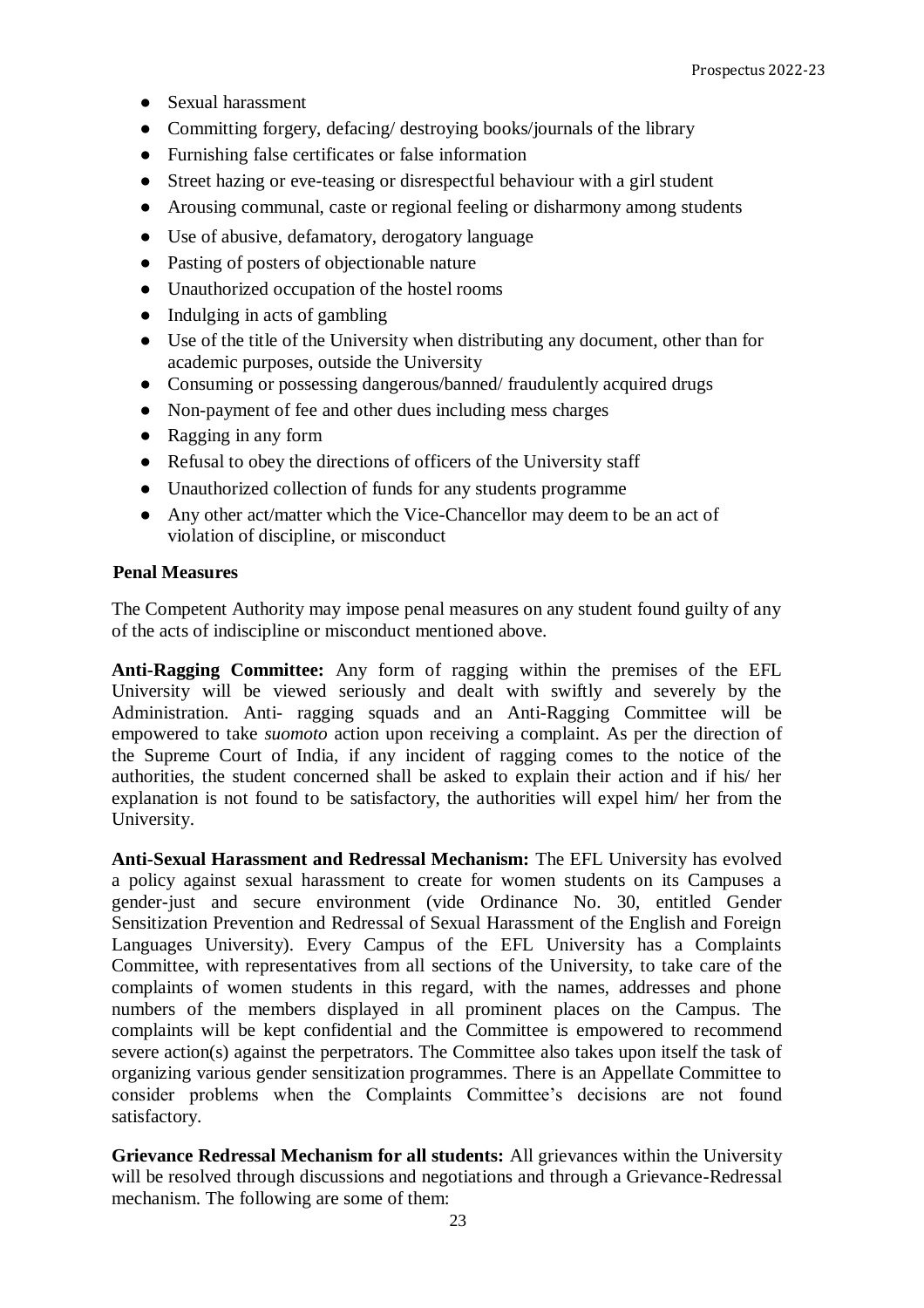- Grievances with regard to the Hostels may be referred to the Provost/ Warden concerned.
- Individual grievances may be referred to teachers in the department who will be appointed as staff advisers.
- Group grievances may be resolved within the department to the extent possible.
- Miscellaneous grievances with regard to Library/ Finance/ Sports will be resolved by the Committees concerned.
- Academic grievances of students: Students aggrieved on the grade awarded in a course may apply in a prescribed form along with a fee of Rs. 100/- for each course to the Head of the Department giving reasons for feeling aggrieved within one month of the notification of the results. A committee will examine the case and the grade awarded as a result of the review will be final.

All grievances, except academic grievances, should be submitted to the appropriate body within reasonable time but not more than two weeks after the event at issue.

### **Hostel Accommodation at Hyderabad**

The EFL University is not a fully residential university and does not guarantee accommodation to every student. The University has five hostels: three meant for Indian students, and two exclusively for international students. Subject to availability, hostel rooms are allotted, on a sharing basis, to students from outside the city who are pursuing full-time courses at the University. Students provided with such accommodation shall abide by the rules and regulations of the Hostel.

Students are required to vacate their rooms during the winter vacation and the summer vacation. They may be asked to vacate the rooms as and when repairs and maintenance works need to be taken up.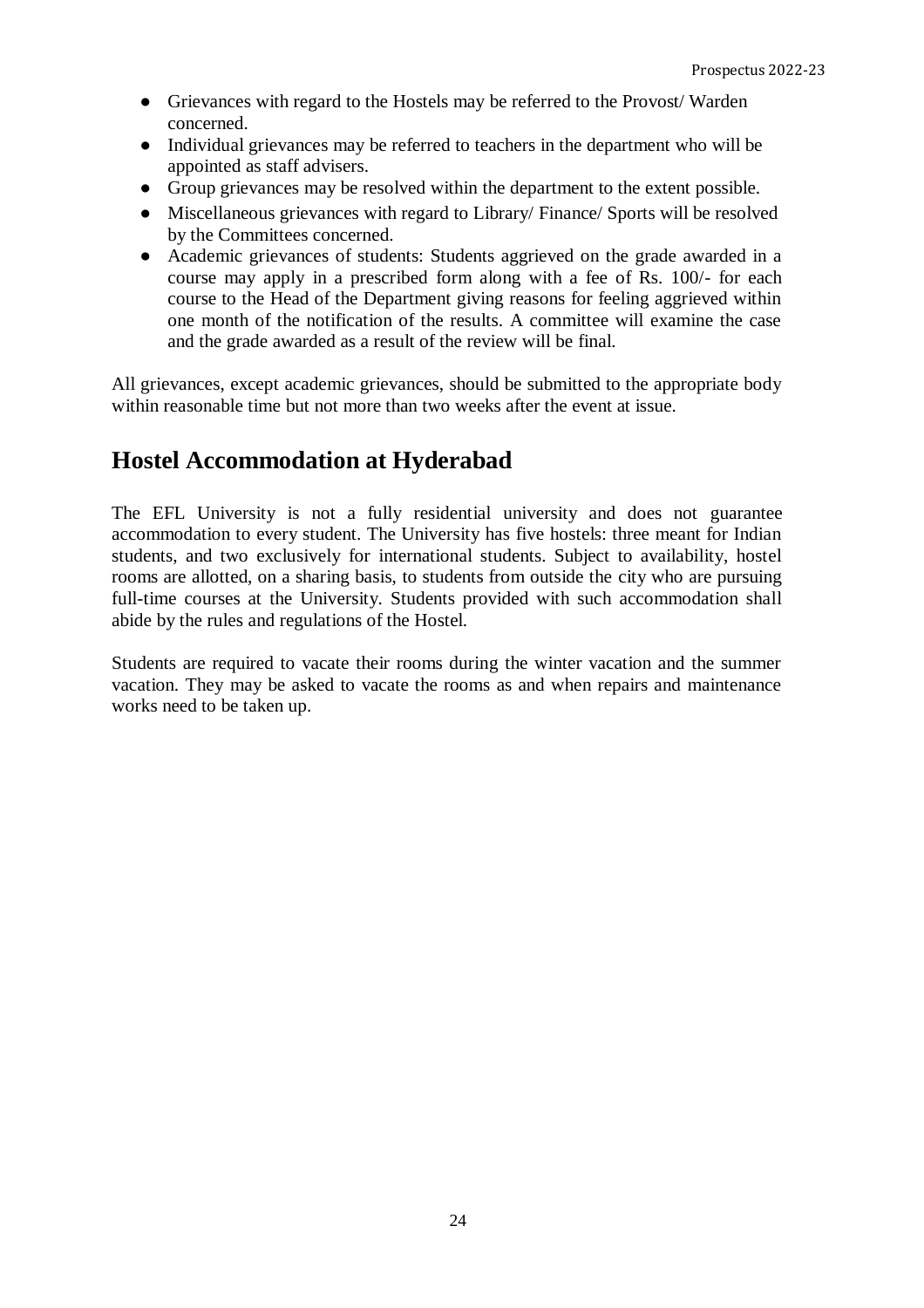## **FELLOWSHIPS**

### **The following fellowships are available for the eligible Ph.D. candidates:**

| 1. Non-NET Fellowship                                                 | Rs.   |  |  |  |
|-----------------------------------------------------------------------|-------|--|--|--|
| a. Fellowship (per month)                                             | 8000  |  |  |  |
| b. Contingency (per annum)                                            | 8000  |  |  |  |
| 2. Junior Research Fellowship                                         |       |  |  |  |
| a. Fellowship (per month)                                             | 31000 |  |  |  |
| b. Contingency (per annum)                                            | 10000 |  |  |  |
| 3. Senior Research Fellowship                                         |       |  |  |  |
| a. Fellowship (per month)                                             | 35000 |  |  |  |
| b. Contingency (per annum)                                            | 20500 |  |  |  |
| 4. National Junior Fellowship for candidates belonging to SC Category |       |  |  |  |
| a. Fellowship (per month)                                             | 31000 |  |  |  |
| b. Contingency (per annum)                                            | 10000 |  |  |  |
| 5. National Senior Fellowship for candidates belonging to SC Category |       |  |  |  |
| a. Fellowship (per month)                                             | 35000 |  |  |  |
| b. Contingency (per annum)                                            | 20500 |  |  |  |
| 6. National Junior Fellowship for candidates belonging to ST Category |       |  |  |  |
| a. Fellowship (per month)                                             | 31000 |  |  |  |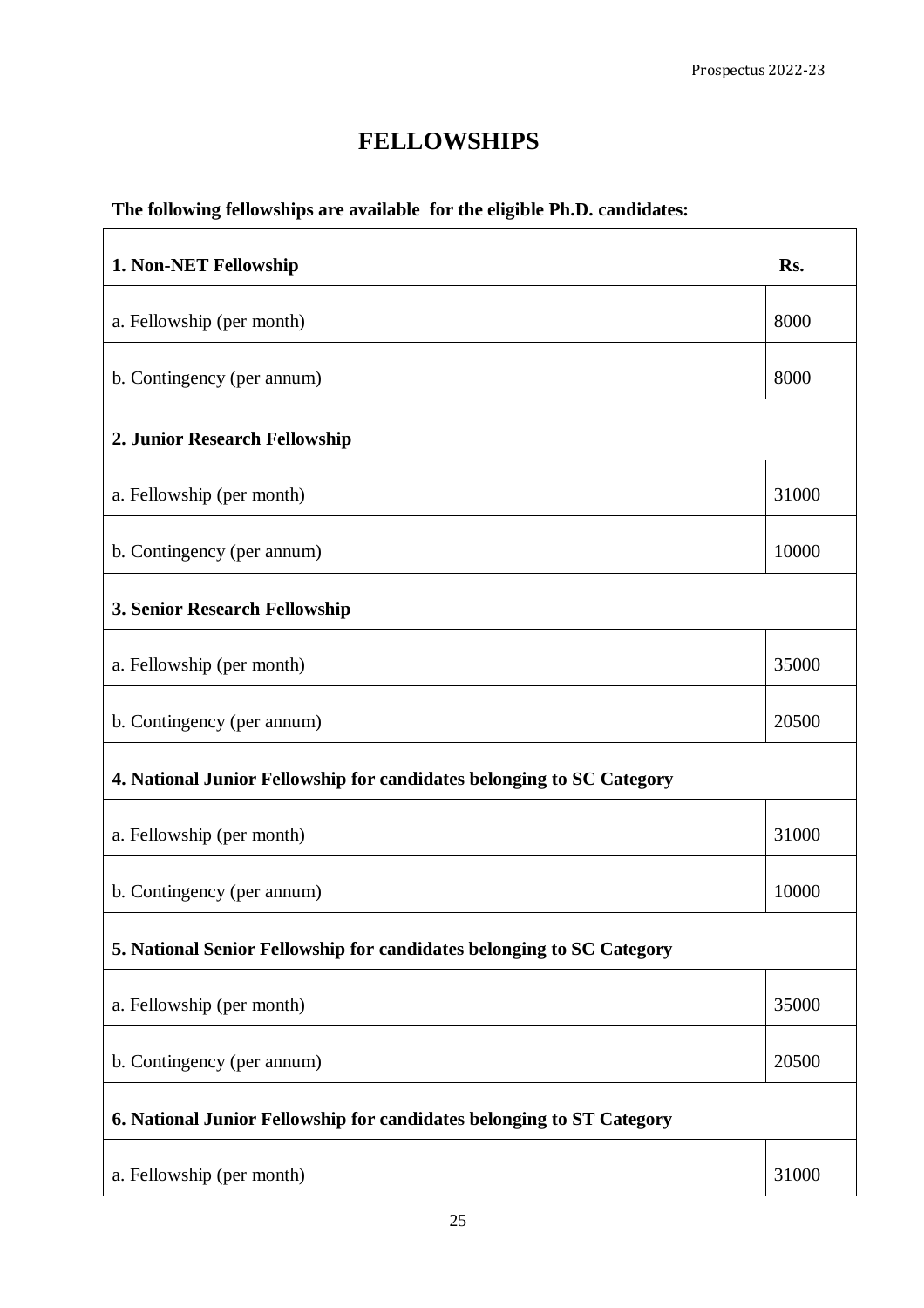| b. Contingency (per annum)                                              | 10000 |  |  |  |
|-------------------------------------------------------------------------|-------|--|--|--|
| 7. National Senior Fellowship for candidates belonging to ST Category   |       |  |  |  |
| a. Fellowship (per month)                                               | 35000 |  |  |  |
| b. Contingency (per annum)                                              | 20500 |  |  |  |
| 8. Maulana Azad National Fellowship (JRF)                               |       |  |  |  |
| a. Fellowship (per month)                                               | 31000 |  |  |  |
| b. Contingency (per annum)                                              | 10000 |  |  |  |
| 9. National Fellowship for candidates belonging to OBC Category (JRF)   |       |  |  |  |
| a. Fellowship (per month)                                               | 31000 |  |  |  |
| b. Contingency (per annum)                                              | 10000 |  |  |  |
| 10. National Fellowship for candidates belonging to OBC Category (SRF)  |       |  |  |  |
| a. Fellowship (per month)                                               | 35000 |  |  |  |
| b. Contingency (per annum)                                              | 20500 |  |  |  |
| 11. Swamy Vivekananda Single Girl Child Fellowship for Ph.D. candidates |       |  |  |  |
| a. Fellowship (per month)                                               | 25000 |  |  |  |
| b. Contingency (per annum)                                              | 10000 |  |  |  |

### **13. ICSSR Scholarship for Indian Nationals**

One-time grant given to the Ph.D. scholars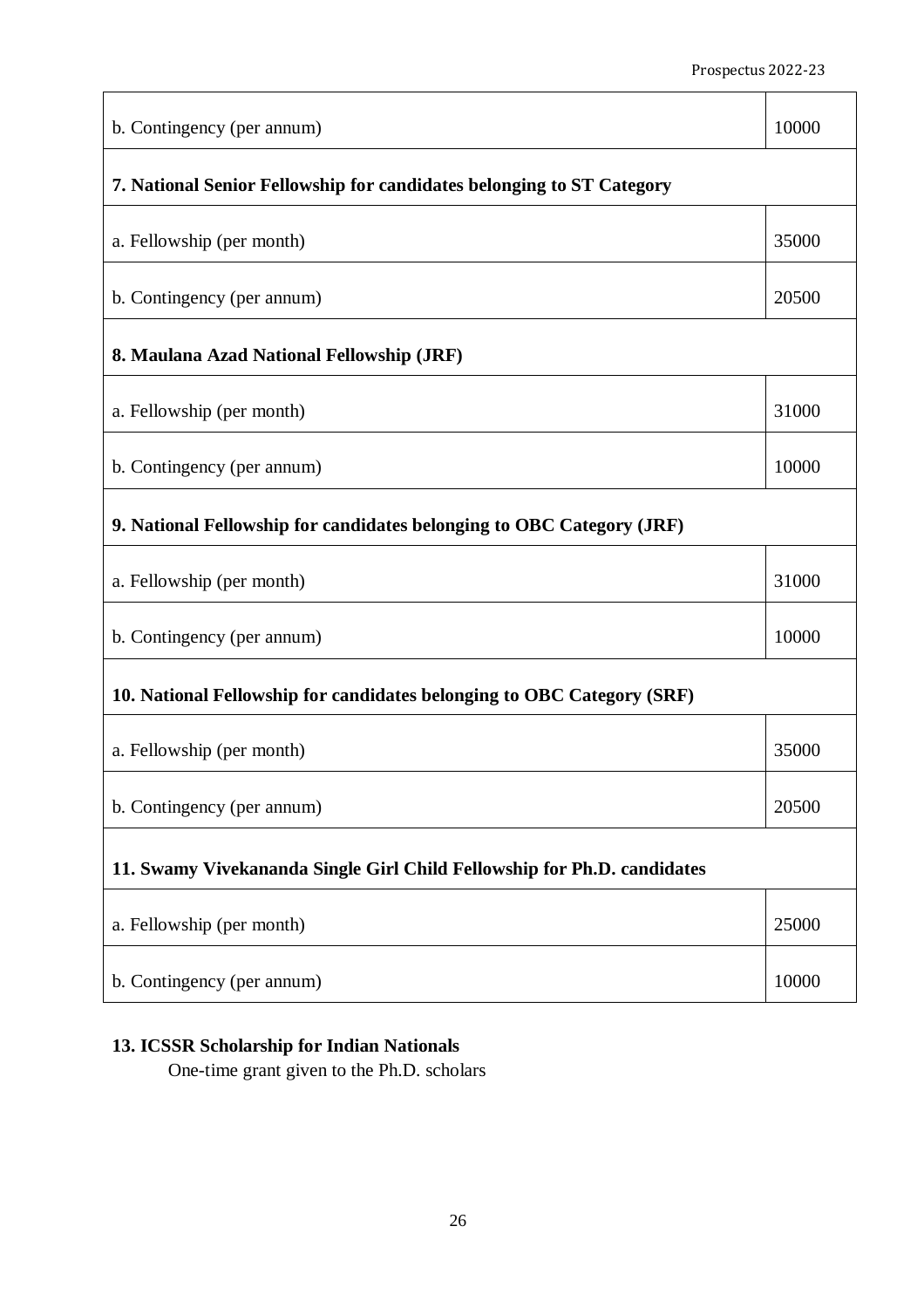### **Scholarships**

### **As per the Regulation 20: 2 (A)**

A. Merit –cum-Means Fellowship, Exemption of Tuition Fee and Book Allowance

### **Eligibility**

*(a)* All Indian students who have registered for any full time course, except for a Ph.D. programme, and whose parental annual income is less than Rs. 1,50,000 are eligible to apply for *EFLU Merit-cum-Means Fellowship and Exemption from Tuition Fee.*

Students who receive Fellowship shall be granted Book Grant up to Rs. 1000/ per annum, each year of valid studentship.

Students belonging to reserved categories exempted from paying tuition fees under GOI rules shall get only the Book Grant of Rs. 1000/- per annum for each year of valid Studentship.

All their deposits and fees as mentioned in the Prospectus and Hostel room rent as per rules shall have to be paid by all students.

(b) All SC/ ST/ OBC and Physically/ Visually Challenged students admitted for any Course, except for Ph.D. Programme are eligible to apply for *EFLU Merit-cum-Means Fellowship and are Exempted from Tuition Fee* (if not exempted under GOI Rules).

However, they also have to pay all other fees as prescribed by the EFL University from time to time as mentioned in the Prospectus and Hostel room rent as per rules.

- (c) No student of any category availing any other scholarship/ fellowship/ financial help from any agency/ charitable organization is eligible to avail any financial assistance from the University.
- (d) Students availing scholarship/ fellowship/ financial assistance of Rs.1000/- or above per month through the department of Social Welfare/State Governments/ Ministry of Tribal Affairs/ UGC or any other agency/ organization are not eligible to receive the *EFLU Merit-cum-Means Fellowship and Exemption from Tuition Fee*. Where the amount is less than Rs. 1000/- per month, the difference amount will be paid to the student under EFLU fellowship assistance.
- (e) Among the newly admitted students, only those who have obtained 50% marks or an equivalent grade in their qualifying examination such as B.A., M.A., PGDTE, B.Ed., etc., and 60% of the highest score in the entrance tests conducted by the University, are eligible to apply for *EFLU Merit-cum-Means Fellowship and Exemption from Tuition Fee*.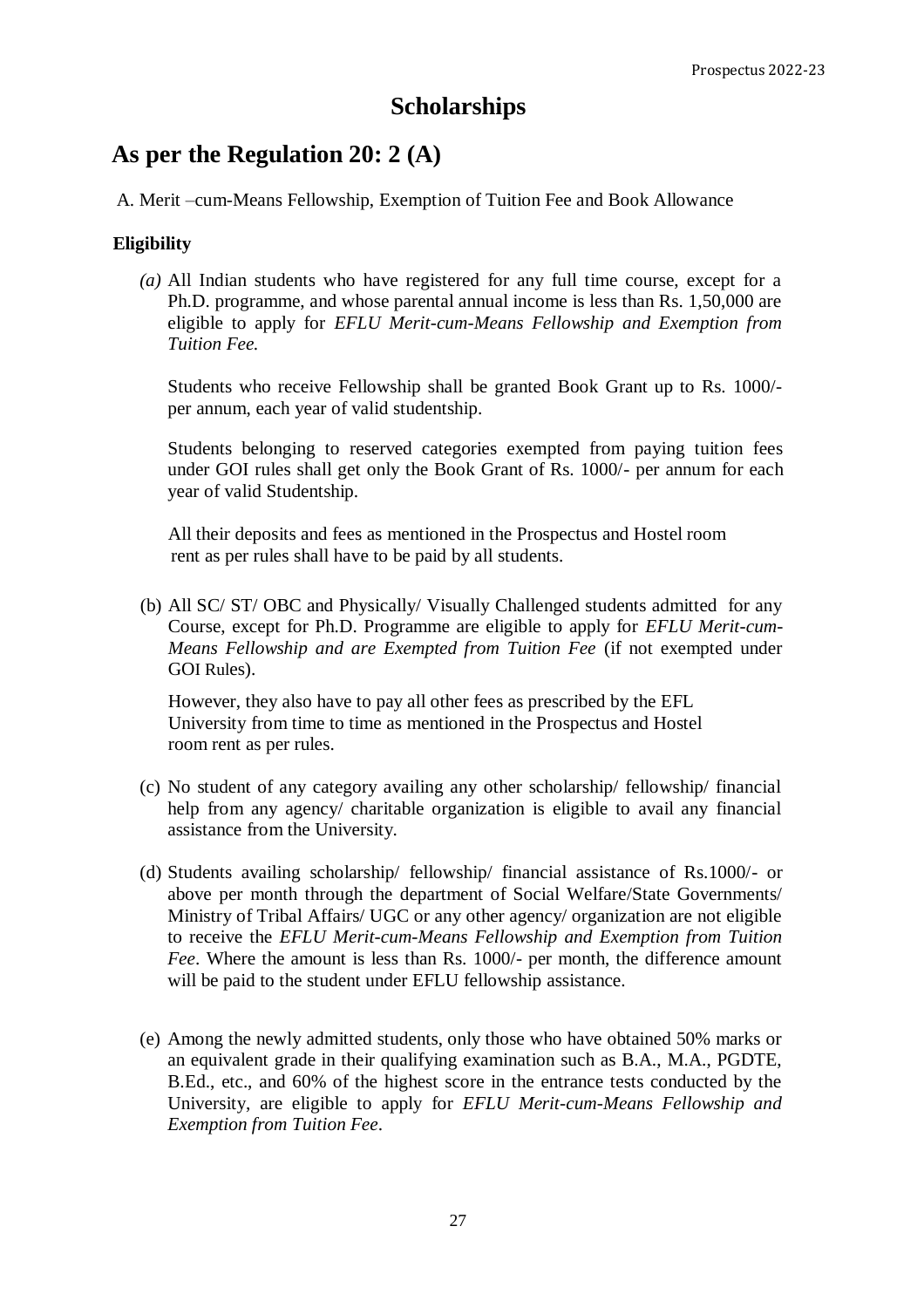- (f) Students who are in the second and the following semesters are eligible for *EFLU Merit-cum-Means Fellowship and Exemption from Tuition Fee* only if they
	- secure a minimum of 50% marks in the semester-end examinations,
	- pass in all subjects in the semester-end examinations i.e., there should be no backlogs, and
	- fulfill the attendance requirement (i.e., 75%).

#### **Procedure for application**

Applications should be made in the prescribed format, available in the Academic Section/ University website, to the Chairperson of the Grants Committee.

All applications should be submitted through the Head of the Department, in case of students not residing on the campus, and through the Provost of the Hostels concerned if they are residents in the Hostels, within one month from their admission.

All relevant documents such as caste certificate, income certificate must be submitted along with the application form.

#### **Mode of payment of scholarship**

- a. Scholarship of Rs. 1000/- per month for eligible students will be paid twice a year during December and June after the results of the respective semesters are declared.
- b. Release of *EFLU Merit-cum-Means Fellowship and Exemption from Tuition Fee*  is subject to deduction of amount towards the mess bills, damage caused to the University property, books lost or damaged, and any other dues pending against a student.
- c. Students receiving any grant or scholarship from any other source will have to declare the same in writing. Any concealment of information or submission of false information shall lead to withdrawal of all concessions and scholarship. It may also lead to disciplinary action against the defaulter, including expulsion from the academic courses they have been admitted to.

#### **VHC (Visually Challenged)**

| <b>Stipend</b><br>(per month)<br>$\mathbf{R}\mathbf{s}$ | <b>Reader</b><br><b>Allowance</b><br>(per month)<br>$\mathbf{R}$ s | <b>Stationery</b><br>allowance<br>(per annum)<br>$\mathbf{Rs}$ | <b>Guide Allowance</b><br>(per annum)<br>$\mathbf{Rs}$ | <b>Book Allowance</b><br>(per annum)<br>Rs |
|---------------------------------------------------------|--------------------------------------------------------------------|----------------------------------------------------------------|--------------------------------------------------------|--------------------------------------------|
| 1000                                                    | 2500                                                               | 500                                                            | 500                                                    | 1000                                       |

#### **PHC (Orthopedically Challenged)**

| Stipend (per month) Rs | <b>Book</b> | <b>Allowance</b> | $(\text{per annum})$ Rs |
|------------------------|-------------|------------------|-------------------------|
| 1000                   | 1000        |                  |                         |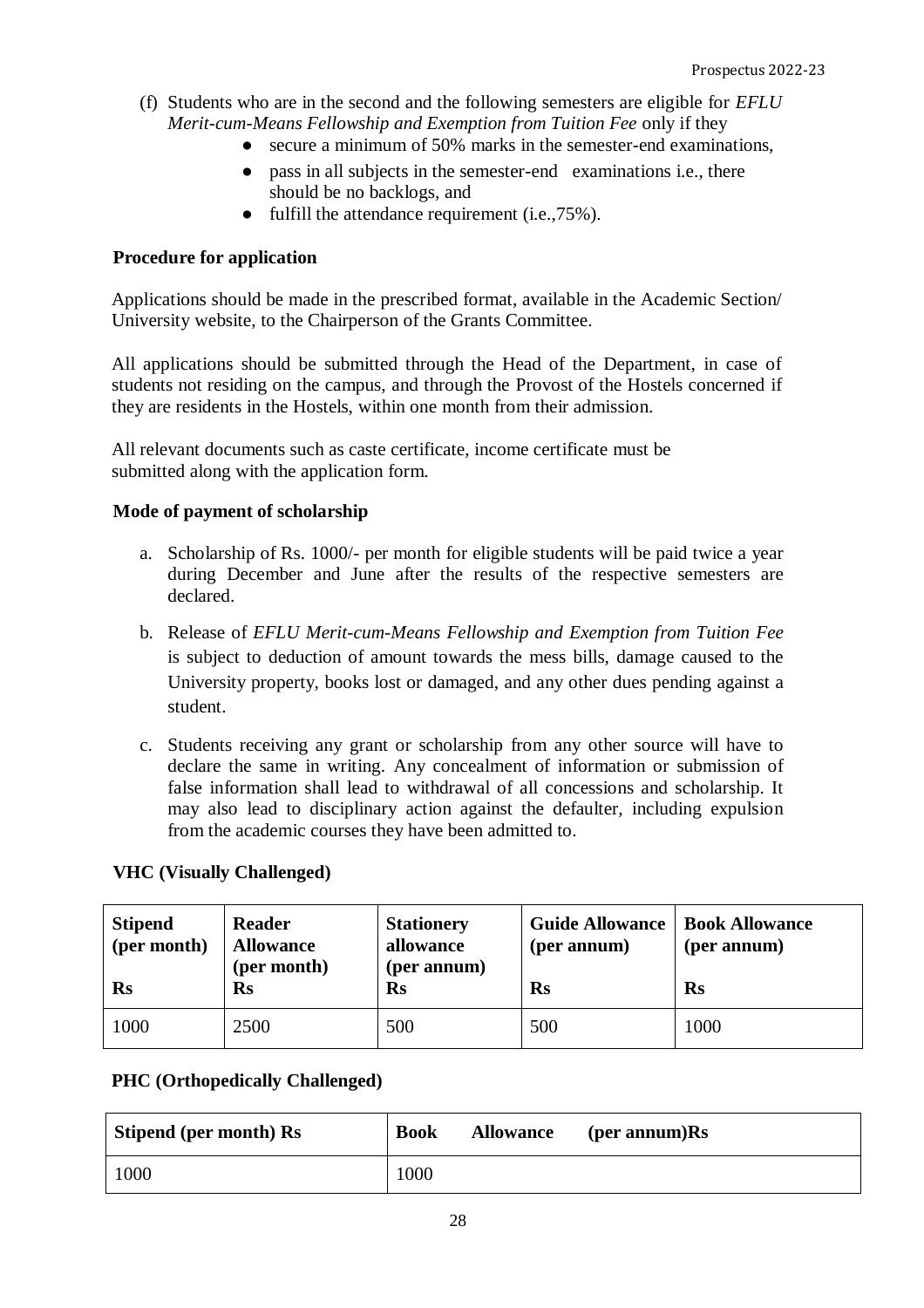#### **Supporting documents to be uploaded with the application form to apply for State Government scholarships.**

The students are required to upload the following:

- a. scanned photograph
- b. signature
- c. scanned copy of / voter card/ ration card/ passport
- d. scanned copy of caste certificate (in case of applications under SC/ ST/ OBC quota)
- e. scanned copy of a supporting document for reservation against economically weaker section (EWS) quota
- f. scanned copy of PWD certificate (in case of differently-abled persons)
- g. scanned copy of WDP certificate (in case of wards of defence personnel)

Note: Students receiving scholarships from UGC or other Governmental agencies are not eligible for these stipends and concessions/ funds for which the University draws from its own resources.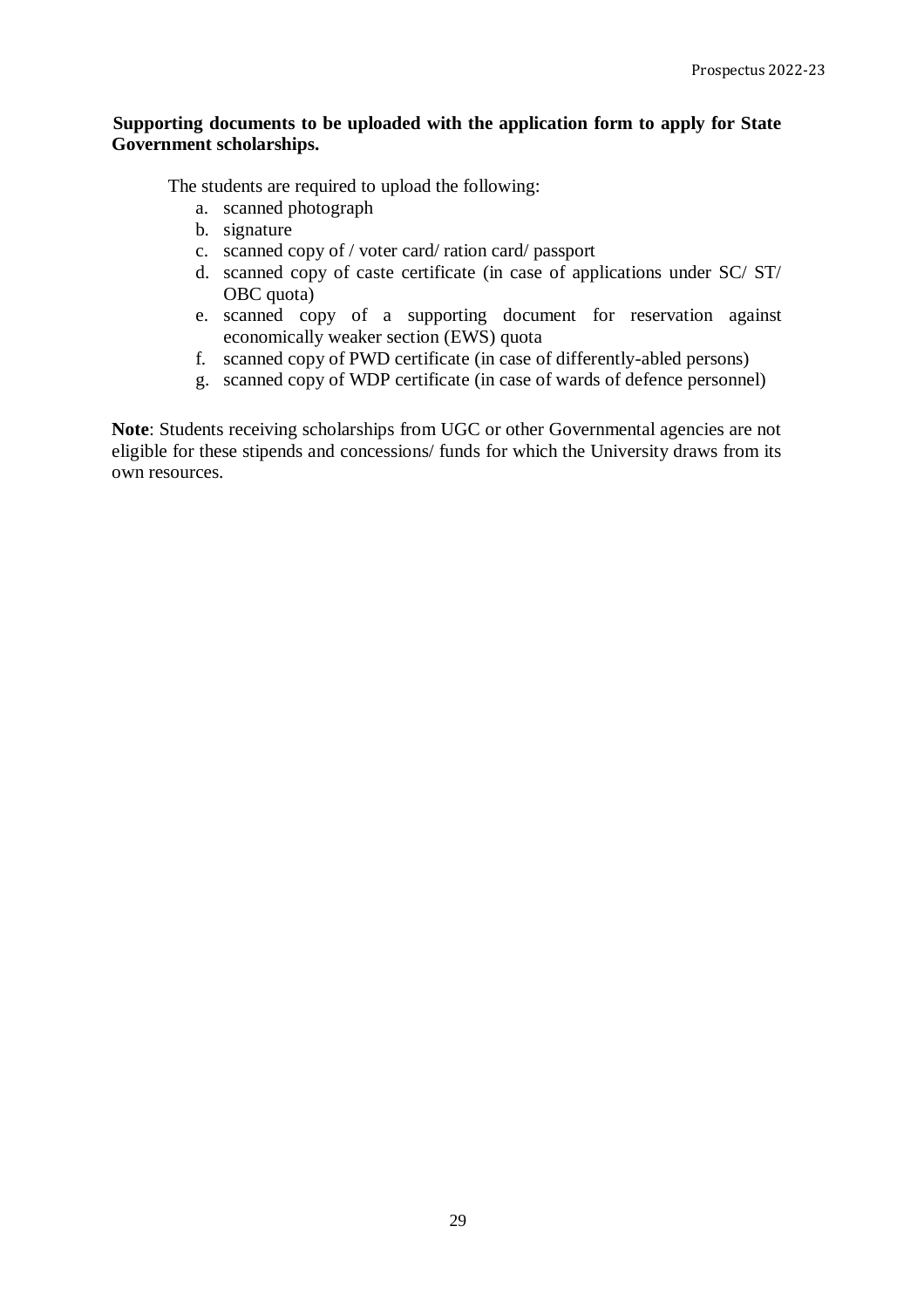## **Fees structure for Indian students Fees structure for One-Year PGDTE/ PGDTA/ PGDT Course**

| Sl.<br>No.       | <b>Heads</b>                                                      | Fee for<br>general/<br><b>OBC</b> category<br>students<br>Rs. | Fee<br>for<br><b>SC/ST</b><br>category<br>students Rs. | Fee for<br><b>VHC/PHC</b><br>category<br>students Rs. |
|------------------|-------------------------------------------------------------------|---------------------------------------------------------------|--------------------------------------------------------|-------------------------------------------------------|
| 1.               | Registration Fee (at the time of joining)                         | 205                                                           | 205                                                    | 205                                                   |
| 2.               | Tuition Fee (per semester)                                        | 595                                                           | 595                                                    |                                                       |
| 3.               | Library Fee (per semester)                                        | 220                                                           | 220                                                    | --                                                    |
| $\overline{4}$ . | Student Welfare Fund (per semester)                               | 1635                                                          | 155                                                    | 155                                                   |
| 5.               | Examination Fee (per semester)                                    | 265                                                           | 265                                                    | $-$                                                   |
| 6.               | Grade Card Fee (per semester)                                     | 70                                                            | 70                                                     | 70                                                    |
| 7.               | <b>Identity Card Fee</b>                                          | 330                                                           | 330                                                    | 330                                                   |
| 8.               | *Medical Fee (per year)                                           | 485                                                           | 485                                                    | 485                                                   |
| 9.               | Library Deposit (at the time of<br>joining)(Refundable)           | 800                                                           | 800                                                    | 800                                                   |
|                  | Total fees payable at the beginning of<br>the course (Semester I) | 4605                                                          | 3125                                                   | 2045                                                  |
|                  | Total fees to be paid in Semester II                              | 2785                                                          | 2785                                                   | 225                                                   |

\*Medical Fee for Medical Insurance and on-campus medical facilities to be paid by all students at the beginning of every academic year.

Medical Insurance is subsidized by the University by Rs.300.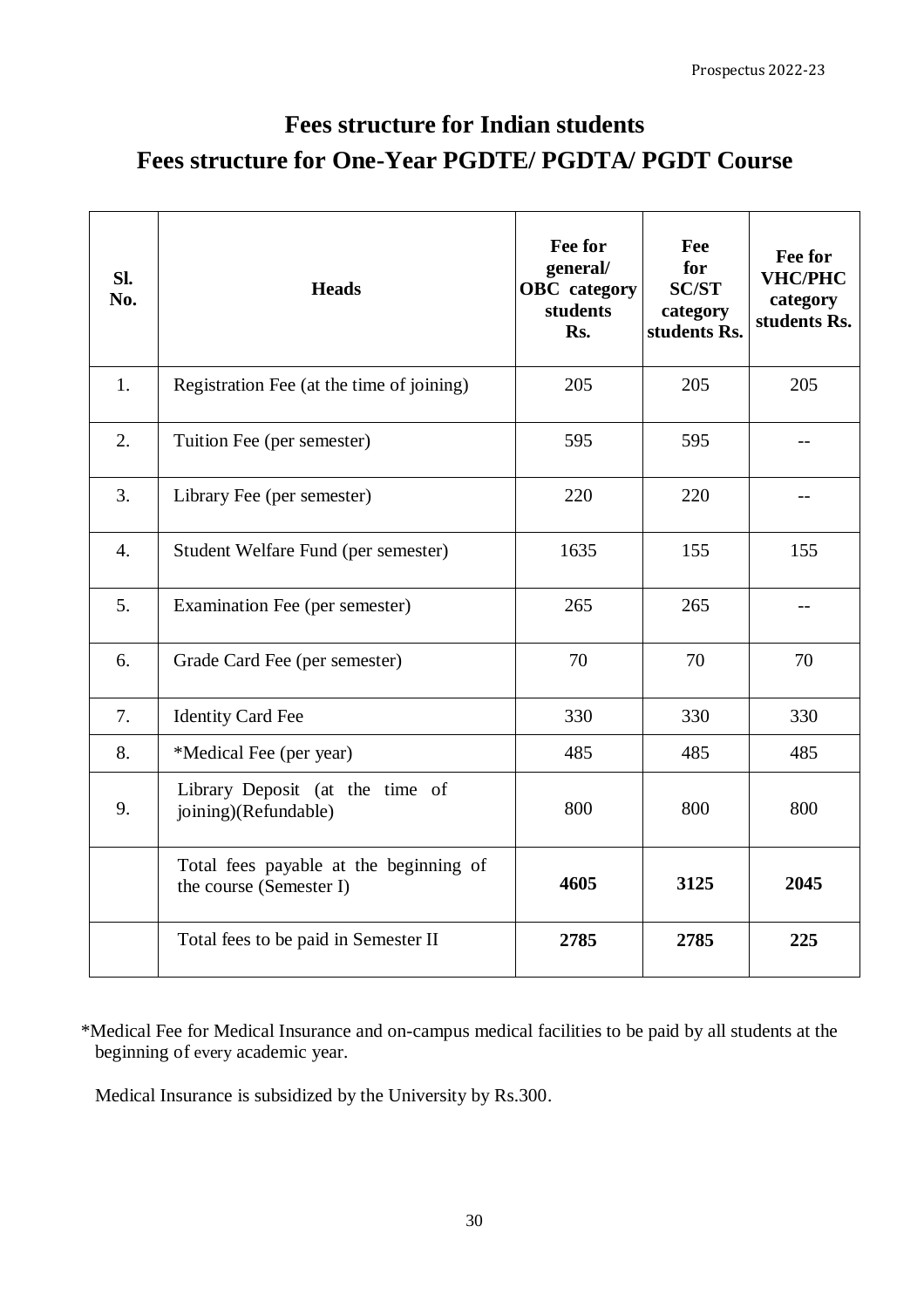| SI.<br>No. | <b>Heads</b>                                                                                    | Fee for general/<br><b>OBC</b> category<br>students<br>Rs. | <b>ST</b><br>category<br>students<br>Rs. | Fee for SC/ Fee for VHC/<br><b>PHC</b><br>category<br>students<br>Rs. |
|------------|-------------------------------------------------------------------------------------------------|------------------------------------------------------------|------------------------------------------|-----------------------------------------------------------------------|
| 1.         | Registration Fee (at the time of joining)                                                       | 205                                                        | 205                                      | 205                                                                   |
| 2.         | Tuition Fee (per semester)                                                                      | 960                                                        | 960                                      | --                                                                    |
| 3.         | Library Fee (per semester)                                                                      | 405                                                        | 405                                      | --                                                                    |
| 4.         | Student Welfare Fund (per semester)                                                             | 1935                                                       | 155                                      | 155                                                                   |
| 5.         | Examination Fee (per semester)                                                                  | 405                                                        | 405                                      |                                                                       |
| 6.         | *Medical Fee (per year)                                                                         | 910                                                        | 910                                      | 910                                                                   |
| 7.         | Grade Card (one time)                                                                           | 70                                                         | 70                                       | 70                                                                    |
| 8.         | <b>Identity Card Fee</b>                                                                        | 330                                                        | 330                                      | 330                                                                   |
| 9.         | Library Deposit<br>(Refundable)                                                                 | 2000                                                       | 2000                                     | 2000                                                                  |
|            | Total fee to be paid at the<br>beginning of the programme<br>(Semester I)                       | 7220                                                       | 5440                                     | 3670                                                                  |
|            | Total fees to be paid in Semester II                                                            | 4615                                                       | 4615                                     | 155                                                                   |
|            | Total fee to be paid in Semesters III, IV,<br>and V, and every alternate semester<br>thereafter | 4210                                                       | 2430                                     | 1135                                                                  |

## **Fees structure for Ph.D. Programme(s)**

 \* Medical Fee for Medical Insurance and on-campus medical facilities to be paid by all students at the beginning of every academic year.

Medical Insurance is subsidized by the University by Rs. 300.